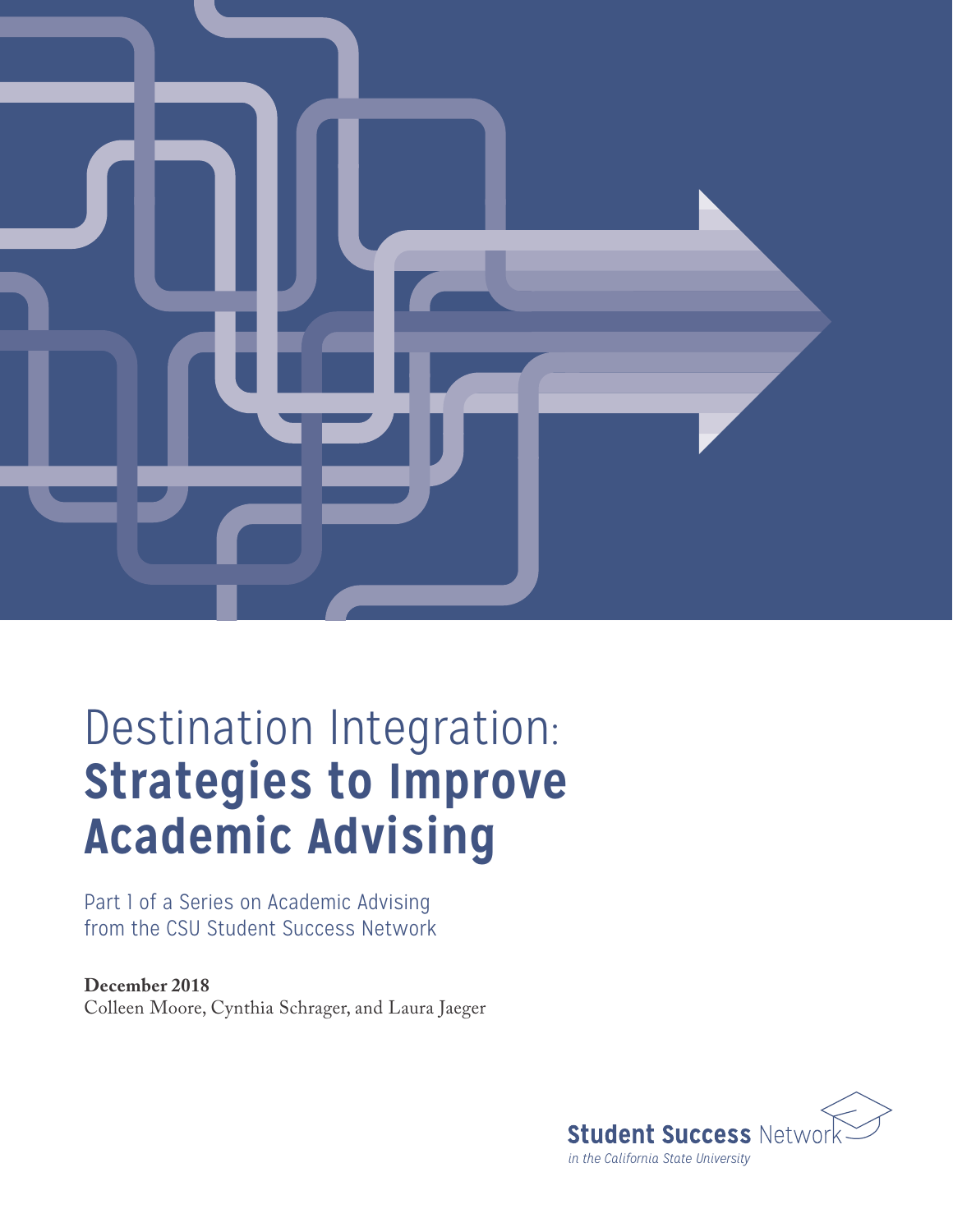# **Table of Contents**

| Many CSU Campuses Are Working to Improve Academic Advising  4                    |  |
|----------------------------------------------------------------------------------|--|
| Campus Challenges: Coordinating Across Advising Units and Resource Constraints 8 |  |
| Five Strategies to Better Integrate Advising in a Decentralized Structure 11     |  |
|                                                                                  |  |
| Conclusions. 22                                                                  |  |
|                                                                                  |  |
|                                                                                  |  |
|                                                                                  |  |

### **Acknowledgments**

We are grateful to the administrators at the five participating California State University campuses who took part in the interviews. Their candor in providing perspectives about campus efforts to improve academic advising in support of student success was invaluable in helping us understand the goals and progress of these efforts across the five campuses and the context in which the changes are occurring. We appreciate the assistance of the administrators and staff at those campuses who helped us make arrangements to conduct the research. We are grateful to Melinda Karp and Maureen Scharberg for their input on draft versions of our interview protocol and other suggestions related to our research methodology. Eric Forbes, Maanie Hamzaee, and Kyla Rikkers helped us better understand eAdvising tools. We appreciate Thad Nodine's invaluable assistance with thinking through and structuring the content of this report. Elizabeth Boretz, Andrew Brosnan, Su Jin Jez, Melinda Karp, Bianca Mothé, and Andrea Venezia helped to inform and improve our drafts. We appreciate the editorial assistance of Jessica Beifuss and Sasha Horwitz, and the graphic design work by the Foundation for California Community Colleges. Finally, our graduate research assistant, Glen Wilkins, made substantial contributions by gathering and summarizing research literature and information related to national trends in academic advising and efforts to improve advising services.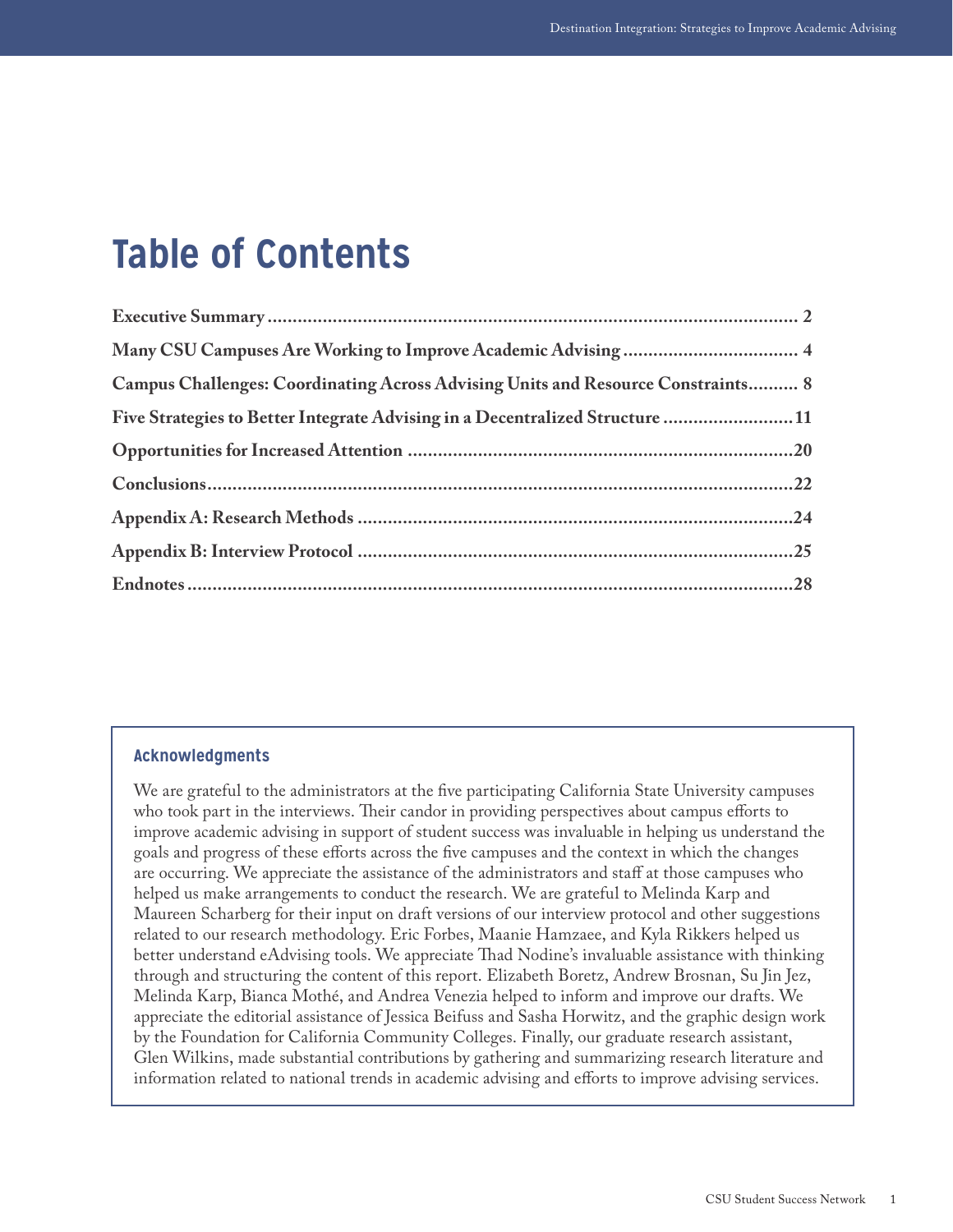## <span id="page-2-0"></span>**Executive Summary**

Many campuses across the California State University (CSU) system are seeking to improve academic advising as part of their efforts to increase student progress and graduation rates. In this exploratory study of efforts to improve academic advising at five CSU campuses, researchers at the Education Insights Center (EdInsights) working on behalf of the CSU Student Success Network identified a focus across the participating campuses on better coordinating advising services across colleges, divisions, and departments and improving their integration with other campus units, such as tutoring, career centers, and financial aid. Through their efforts, these campuses seek to better leverage their limited advising resources to improve student outcomes. This report, based on in-depth interviews with 36 administrators involved in improving advising, describes the campuses' efforts and the context in which they are occurring.

As is the case at many universities across the country, academic advising services at CSU campuses are often distributed, or decentralized, across multiple divisions and offices. While this decentralized structure is valued for its support of departmental autonomy and variation in advising approaches in response to local contexts, it poses a significant challenge to ensure adequate communication and coordination across advising units. Across the campuses we studied, we uncovered five strategies to coordinate efforts more effectively and leverage limited advising resources to better support student success:

- 1. **Advising Councils, Committees, Task Forces, and Summits.** All five of the campuses we studied are using standing and ad hoc committees to better coordinate advising services while also retaining decentralized staff and unit reporting lines, advising structures, and advising practices. This strategy has low barriers to implementation and is widely perceived as a helpful and nonthreatening way to improve communication, build community, align efforts, and integrate planning within a decentralized advising environment.
- 2. **eAdvising Tools.** The campuses we studied are using a range of eAdvising tools, both homegrown and commercial, in various stages of implementation. The tools are intended to support workflow and analytical functions across the campus. Stakeholders are hopeful about the potential of the tools to target advising resources where they are most needed and to support a more holistic and proactive approach to academic advising. However, implementation efforts are still in the early stages; technical challenges, as well as barriers to changing stakeholders' attitudes and practices, remain impediments that need to be addressed.
- 3. **Professional Development Trainings and Events.** All five campuses are expanding professional development opportunities for advisors, largely through internal trainings and events. While these efforts primarily reach professional staff advisors, they also include some faculty. Professional development is perceived as valuable for creating community, disseminating effective practices, sharing information, and increasing consistency in advising, but campuses face challenges in finding and allocating resources for professional development and finding ways to target the unique needs of faculty advisors.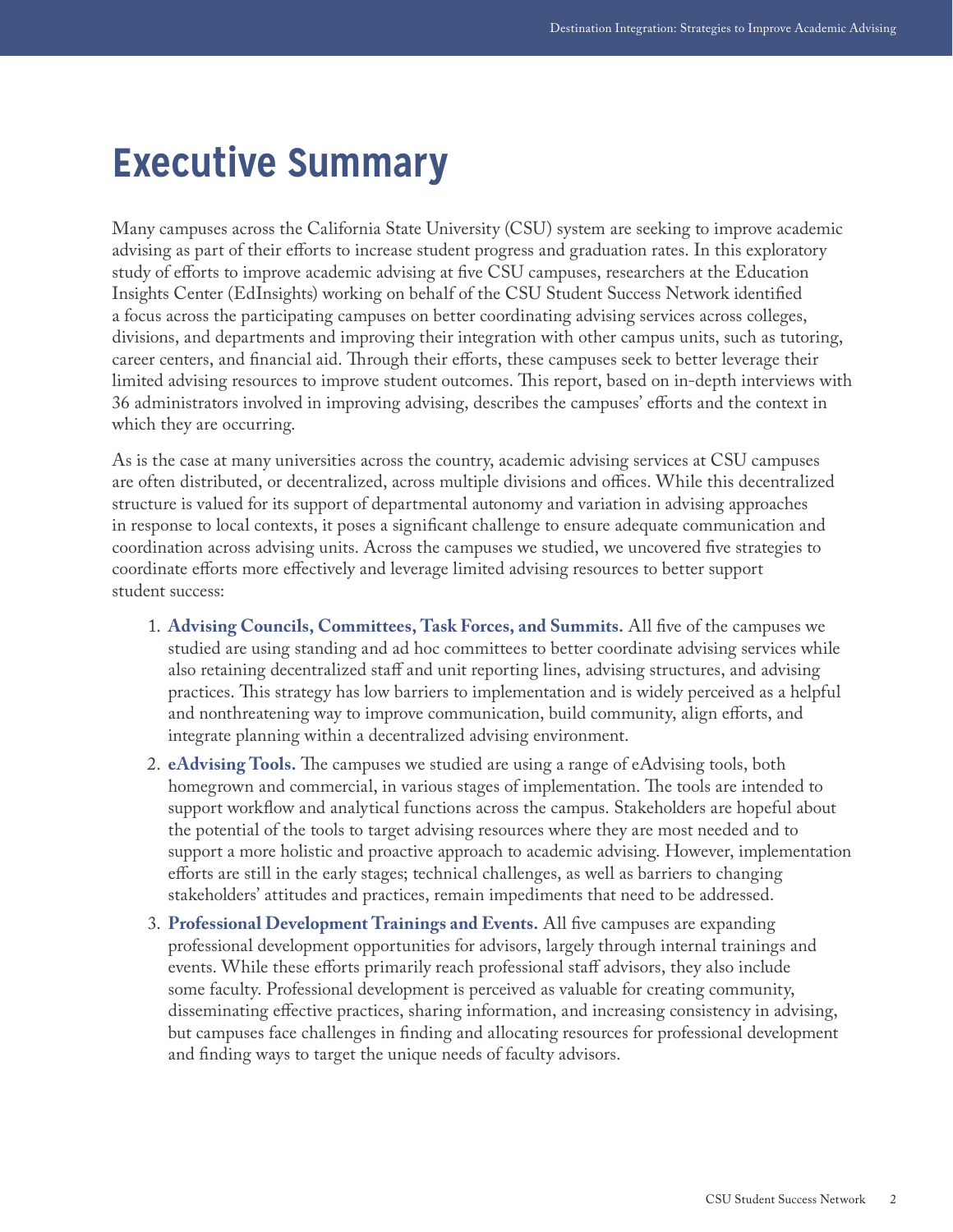- 4. **Shared Positions and Cross-functional Advising Teams.** All five campuses are using crossfunctional advising teams or shared advising positions to encourage cross-unit collaboration, with approaches ranging from pilot efforts to efforts at scale. While these strategies require mindset shifts for personnel who may be used to more traditional reporting structures, interviewees were receptive and showed a desire to develop more cross-functional coordination and collaborative teams.
- 5. **Senior Administrator with Campuswide Advising Oversight.** Four of the campuses have designated a single individual responsible for the coordination of campuswide advising. While the perceived effectiveness of the position is mixed due to challenges associated with positions that rely largely on influence rather than a direct line of authority, they are thought to be helpful in spearheading some of the other strategies campuses are pursuing.

Most of the campus strategies are in the early stages of implementation, and information to evaluate their impact are not available. The administrators we interviewed, however, said that they believe these efforts have the potential to improve relationships across units that have not had a strong history of effective collaboration. Administrators also predict improved relationships between faculty and professional advising staff. They said that the strategies, and particularly the use of eAdvising tools, could help the campuses better target limited advising resources. Some common challenges that the campuses face include: the management of change within large, traditionally siloed bureaucracies; making changes that affect the faculty role or the faculty's level of engagement in advising; "initiative fatigue;" and the need to integrate these efforts into other reforms occurring across the CSU system.

Based on our interviews, we identified two areas in which all five campuses could increase their attention on creating and communicating more coherent strategies for improving academic advising: addressing equity gaps and using data to understand the effectiveness of advising. While most interviewees acknowledged considerable focus at their campus on the general issue of disparities in student progress and outcomes, few reported specific efforts to address equity gaps via changes to advising or identified specific evidence-based interventions to reduce equity gaps. Similarly, interviewees recognized the importance of using data, but did not articulate clear and widely understood plans for using data to measure the effectiveness of advising reforms. These findings could reflect an issue of communication, with interviewees in different positions having varying levels of familiarity about campuswide strategies in these areas.

Our research to understand efforts to improve academic advising continues on these five CSU campuses, with plans to survey faculty and professional staff advisors as well as focus groups to explore students' experiences with academic advising. A report summarizing the results of the additional research is planned for spring 2019 and will include several implications drawn from the experiences of the participating campuses. Our purpose is to share campus-level policies and practices to inform others who may be seeking to improve academic advising on their campuses, in support of greater student engagement, learning, progress, and completion in the CSU.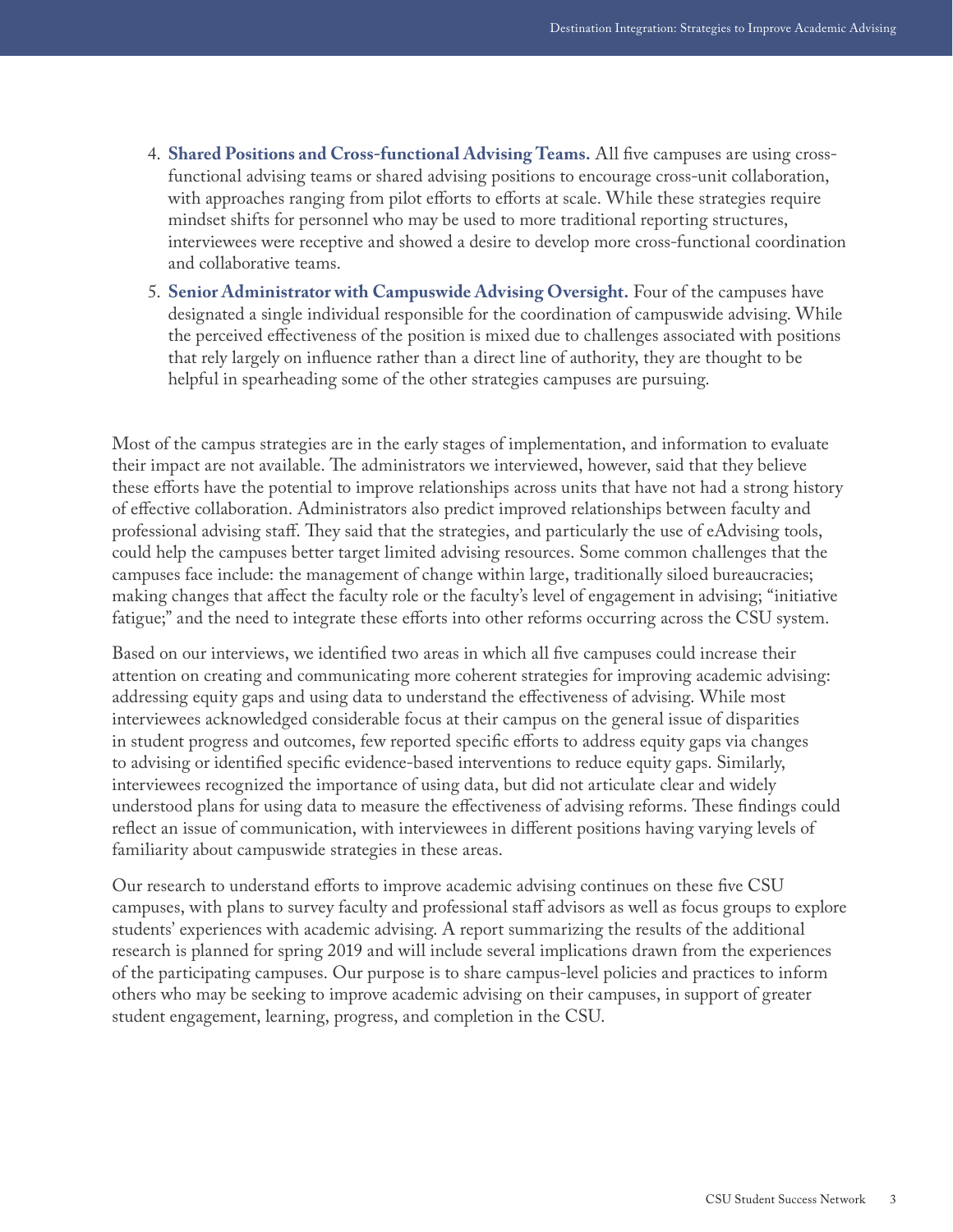## <span id="page-4-0"></span>**Many CSU Campuses Are Working to Improve Academic Advising**

The 23 campuses of the California State University (CSU) are planning and implementing a wide range of new programs and approaches aimed at increasing graduation rates and reducing equity gaps among students, partly in response to Graduation Initiative 2025 (GI2025), which was launched systemwide by the Chancellor's Office in 2016. $^1$  As part of these systemwide efforts to meet the goals of GI2025, many campuses seek to improve academic advising, with a focus on better coordinating advising services across colleges, divisions, and departments, and improving their integration with other functions, such as academic, career, and financial aid support. At CSU campuses and other universities across the country, academic advising is often distributed, or decentralized, across multiple divisions and offices, reflecting, at least in part, the importance placed on shared governance and faculty control over curricular matters in higher education. By improving the communication and coordination of services campuswide, new strategies at some CSU campuses seek to better leverage limited advising resources to improve student retention and graduation.

These findings are based on a study exploring efforts to improve academic advising at five CSU campuses, undertaken by researchers at the Education Insights Center (EdInsights) on behalf of the CSU Student Success Network[.2](#page-28-2) The research included a review of national literature on academic advising at broad-access universities, a review of relevant documents and websites for the five participating CSU campuses, and interviews with administrators involved with academic advising at each campus that explored the context for their efforts to improve these services (see Research Methods sidebar and Appendix A: Research Methods). The primary improvement strategies we found across the CSU campuses studied are:

- the use of advising councils or committees;
- the development and implementation of eAdvising tools;
- the expansion of professional development opportunities for advisors;
- the use of advisors in shared positions and teams; and
- the creation of a new position on campus to coordinate advising across units.

Most of these strategies are still in the early stages of implementation. This report describes the campuses' efforts and the context in which they are occurring. Additional research will explore the perceptions and experiences of advisors and students in relation to these efforts to improve academic advising, with findings to be published in spring 2019. The second report will include a summary of what we learn from the administrators, advisors, and students, and some implications for efforts to improve academic advising across the CSU system.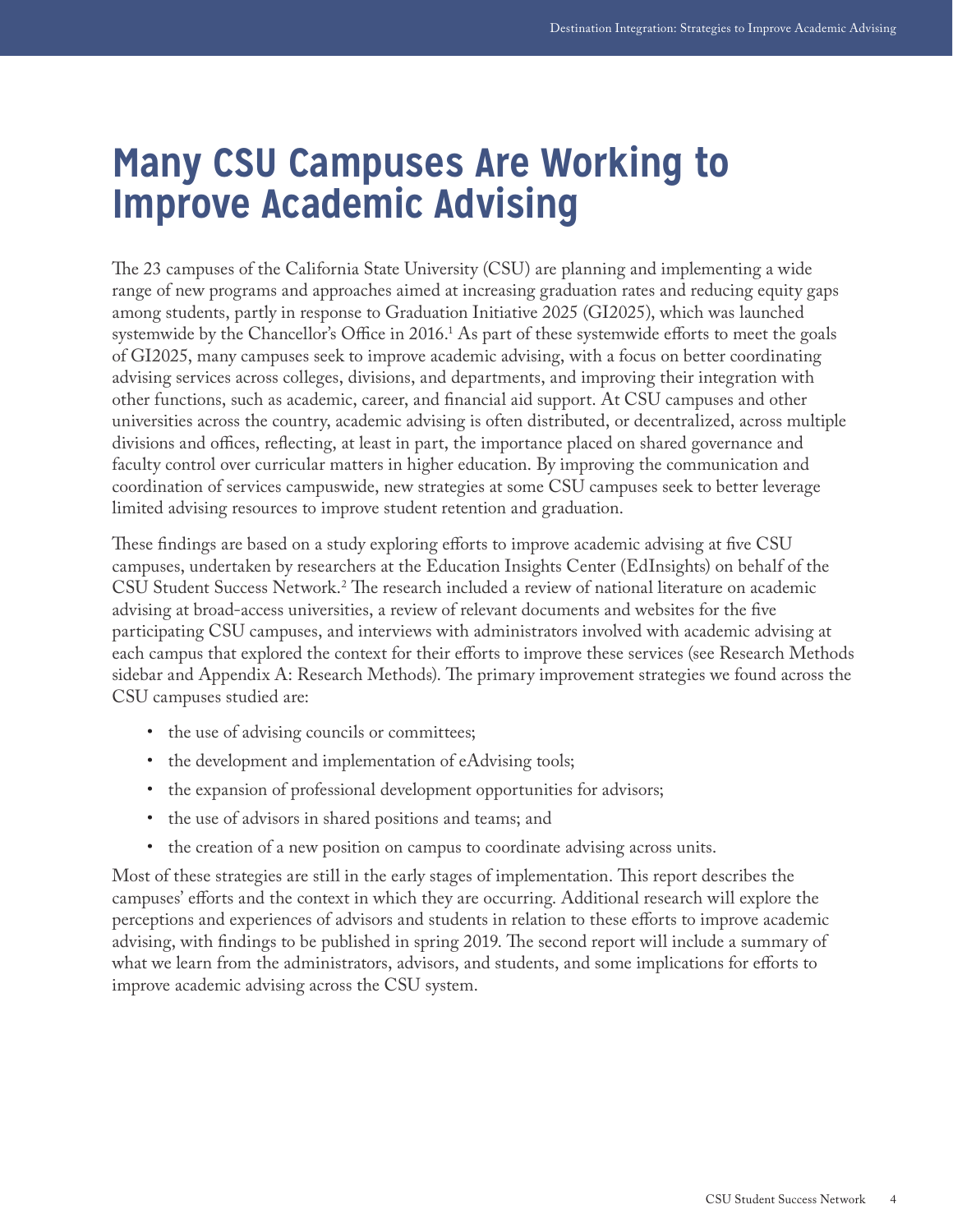### **RESEARCH METHODS**

- We reviewed research and other information related to academic advising in broad-access universities, along with documents related to current issues in the CSU, and used the information to develop an interview protocol (see Appendix B: Interview Protocol).
- We recruited campuses to participate in the research through outreach to members of the Advisory Board of the CSU Student Success Network as well as contacts at other CSU campuses. We targeted campuses that we identified as having some focus on improving academic advising during earlier research on efforts across the CSU to improve student success.[3](#page-28-8) We offered anonymity to participating campuses in order to encourage participation and frank discussions and, therefore, do not identify them in this report. In targeting campuses for inclusion, we worked to ensure some variation in campus location and in the nature of the changes being made to academic advising.
- We reviewed advising-related information for the five campuses in available documents and on campus websites.
- We conducted semi-structured interviews with 36 administrators involved in efforts to improve academic advising in both academic and student affairs (such as associate vice presidents over advising, associate deans of colleges, and directors of advising). We recorded the interviews and conducted content analyses of the transcriptions in order to identify common themes. Because the campuses were offered anonymity, we do not highlight specific practices on particular campuses, but rather describe, in more general terms, strategies that are similar in type across most or all of the participating campuses.

### Efforts to Improve Advising in the Context of Reforms Nationally and in the CSU

Research literature finds broad consensus that high-quality academic advising has benefits for a range of student outcomes, including GPA, retention rates, and graduation rates.<sup>4</sup> Nationally, there has been a gradual shift in universities' overall advising philosophy—moving from a transactional approach that is primarily focused on academic course planning toward a more holistic or comprehensive approach that provides academic and nonacademic resources and support to enhance overall student development.[5](#page-28-4) The holistic advising philosophy integrates aspects of several promising approaches: developmental advising, which emphasizes the relationship between the advisor and the student; strengths-based advising, which focuses on helping students know and leverage their assets rather than merely addressing deficits; and proactive advising, which puts the onus on the advisor to initiate and maintain contact, a method that can be particularly helpful for underserved student groups[.6,](#page-28-5)[7,](#page-28-6)[8](#page-28-7) The general consensus from the literature suggests that comprehensive, yet personalized, approaches offer the most benefit to students.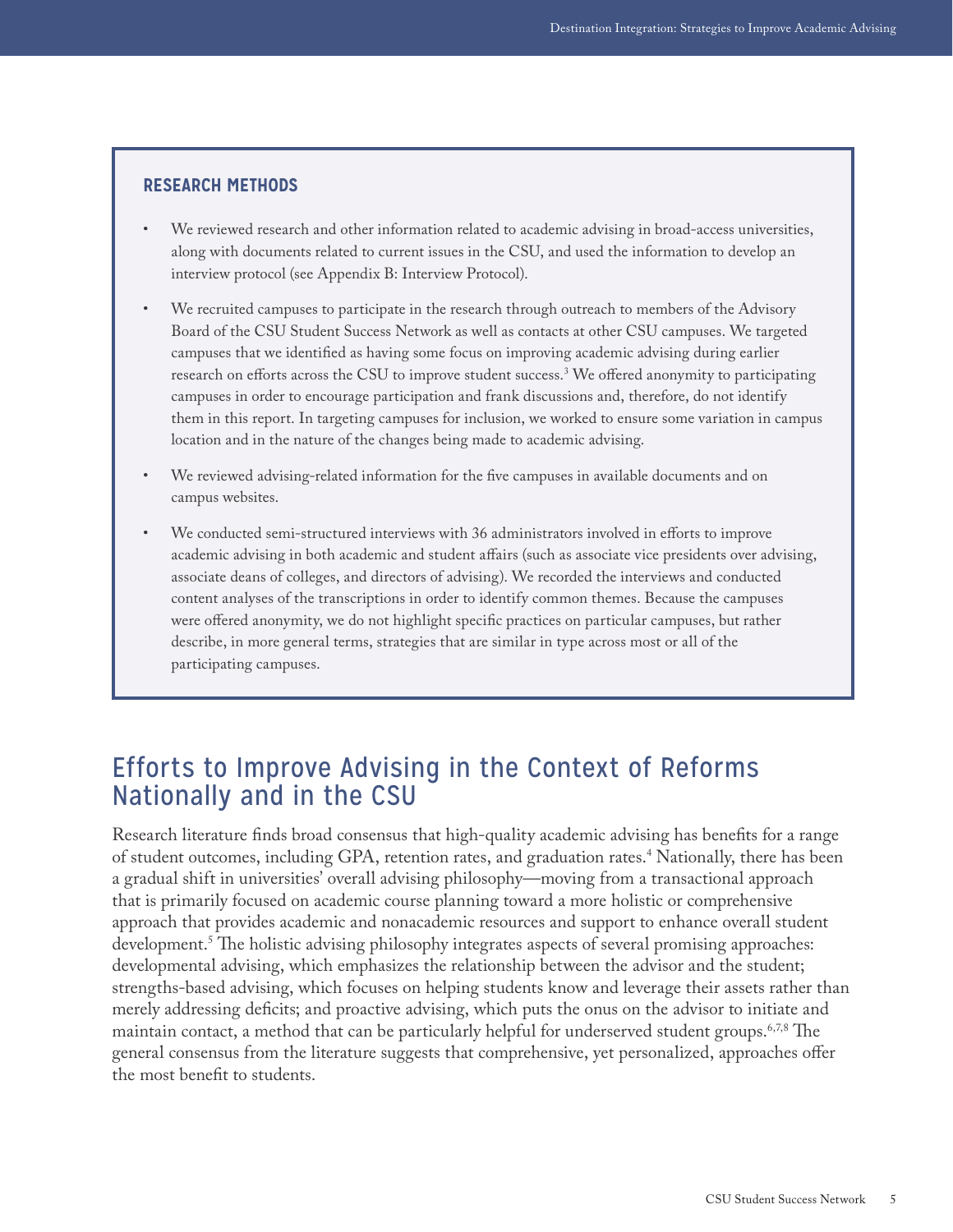The shift toward a more holistic approach to advising also coincides with the increasing professionalization of advising.<sup>[9](#page-28-9)</sup> Academic advising was not historically viewed as a professional field integral to student development, but rather as a bureaucratic function to dispense information[.10](#page-28-10) However, the increasing diversification of the college student population over the past several decades influenced views on the nature and purpose of academic advising and led to efforts by the National Academic Advising Association (NACADA) to support greater professionalization through the development of standards and the training of advisors.<sup>11</sup> The gradual professionalization of advising has been reflected in changes to advising structures on campuses. Traditionally, general education (GE) advising was provided in a universitywide advising center, either under academic affairs or student affairs, and faculty provided advising for students' major program of study in academic departments within colleges. Increasingly, some universities are adopting or scaling up a model of having major advising provided in college-based advising centers, either utilizing a mixed model (advising by both faculty and professional staff advisors) or a model that relies predominantly on professional staff advisors in partnership with faculty who provide academic mentoring and career counseling[.12](#page-28-12) As universities hire more staff advisors, they are taking new steps to ensure these employees are well trained, appropriately evaluated, and properly rewarded.<sup>13</sup>

As advising methods become more student-focused, so too have the technological tools that can be leveraged to improve student engagement, personalization, and overall communication. Universities are increasingly using eAdvising tools to facilitate interaction and improve connections between students and advisors.[14](#page-28-14) These tools are also being used to direct advising resources at certain junctures, such as orientation and planning for the second year of courses, as well as toward students who could benefit most from support at certain times, such as students who are a few units away from graduating or who are at risk of not completing major requirements.<sup>15</sup> Research in broad-access institutions cautions that, in order to improve student experiences with advising and their outcomes, eAdvising tools must be accompanied by changes to advising structures on a campus, the processes used by advisors, and campus values and culture around the importance and role of advising[.16](#page-29-1)

Within the CSU, GI2025 sets ambitious goals for improving graduation rates, reducing time to degree, and eliminating equity gaps across student populations. These goals have significant implications for academic advising, as students' abilities to make timely progress through their degree programs can be affected by the quality and timeliness of the advising support they receive.<sup>17</sup> In addition, as part of its guidance to campuses concerning GI2025, the CSU Chancellor's Office has encouraged efforts to improve advising, including recommendations that campuses hire additional advisors to serve as retention and graduation specialists, use data to identify students most in need of advising, and implement more proactive approaches to providing these services to students.<sup>18</sup>

The remainder of this report describes what we learned about the challenges campuses are attempting to address through their changes to advising, the types of changes they are making to advising structures and processes, the difficulties they face in implementing those changes, and the perceptions of interviewees about the benefits to date of the strategies they are pursuing. We also describe several opportunities for increased attention in campus efforts, based on our study.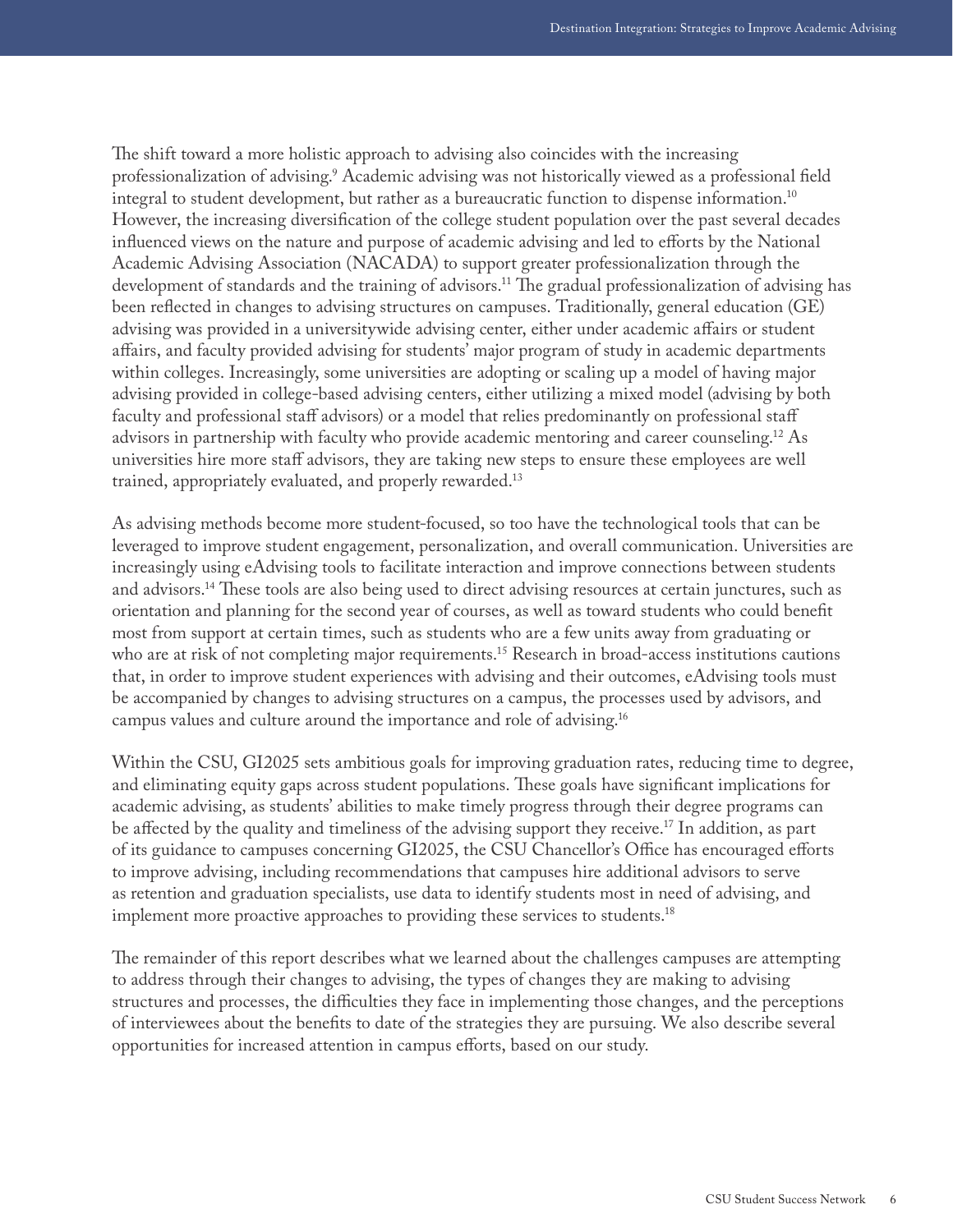#### **PARTICIPATING CAMPUSES HAVE DECENTRALIZED ADVISING STRUCTURES**

All five campuses that participated in this research have some variation of a decentralized structure for academic advising, as is common across the CSU and other universities. The specific structure of advising varies across institutions. One common decentralized model provides advising related to GE requirements through a universitywide advising center and advising related to students' majors by the specific college or department. Among the five campuses we studied, common features include the following:

- A central advising center serves students with no declared major and in most cases provides GE advising to all students. There is variation in whether that center is housed in student affairs or academic affairs.
- Colleges, or individual departments within the colleges, provide major advising. There is variation in who provides that advising both within and across campuses. Faculty do some of the major advising at all five campuses. Two of the campuses rely primarily on faculty for major advising at all colleges, with variation in how that role is distributed among individual faculty members. At the other three campuses, some colleges rely on a mix of professional advisors and faculty, while other colleges rely primarily on one group or the other to provide major advising.
- Regardless of the specific structure of major advising, the campuses illustrate the broader movement toward professionalization of advising. All five are using professional advisors based in the colleges to some extent, and several have set up advising centers at each college.
- Special programs for certain populations of students include enhanced advising services (such as the Educational Opportunity Program, or EOP), although the number of students with access to such programs is a fraction of the number who meet the programs' eligibility requirements.
- Academic support, including help with academic planning and progress, is reported as the primary function of advising; at four of the five campuses, however, interviewees said they would like to provide a more developmental approach—one that is more student-centered and more holistic in the supports it offers. In some instances, particularly for those in roles that serve special populations of students, proactive advising and comprehensive approaches were the driving philosophy behind their advising services.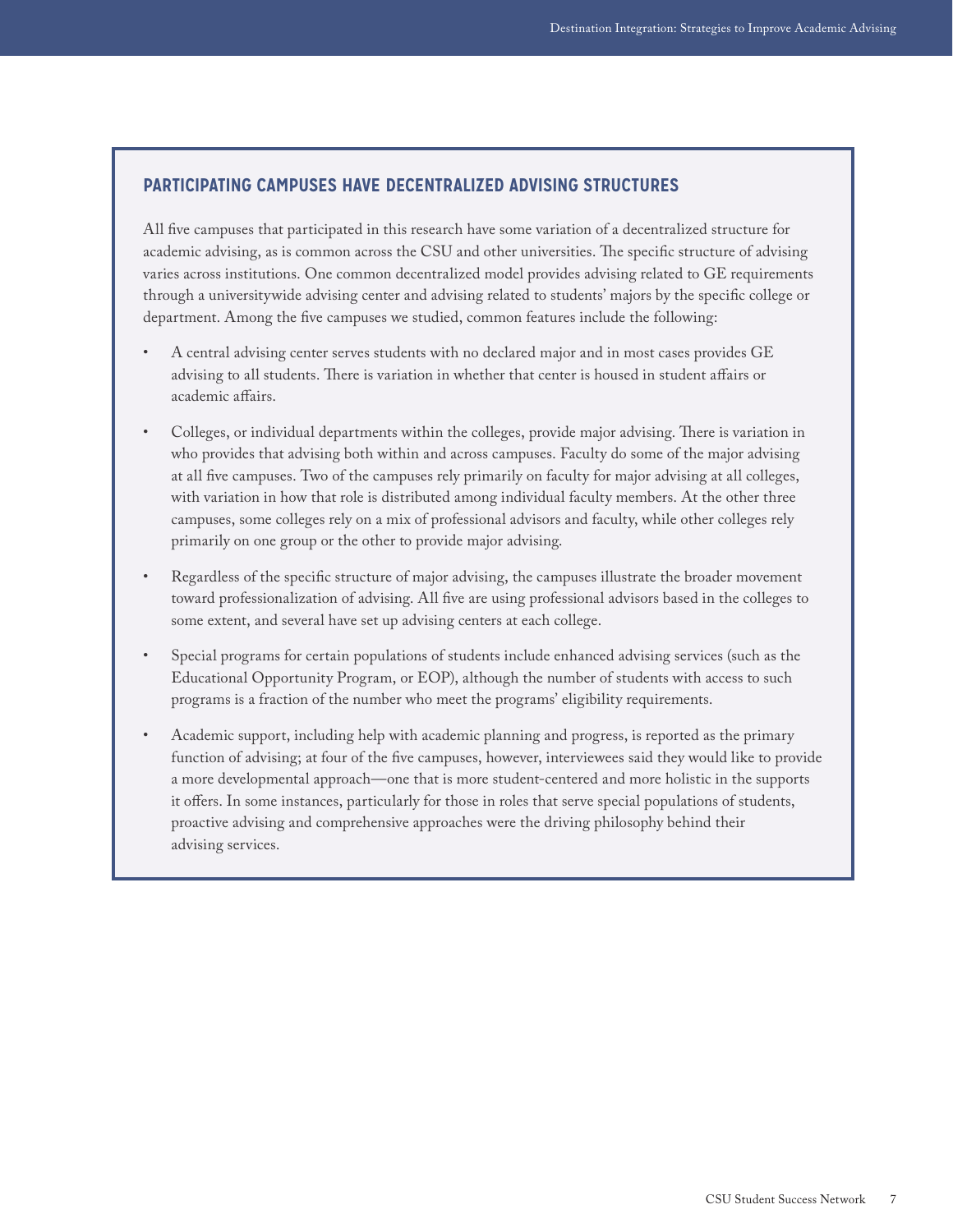## <span id="page-8-0"></span>**Campus Challenges: Coordinating Across Advising Units and Resource Constraints**

In our interviews, we asked administrators to describe the major challenges their campuses face in providing students with effective academic advising. Their responses largely fell into two broad categories: 1) the need to ensure adequate communication and coordination across advising units that are distributed across campus divisions and departments, and 2) concern that resource constraints limit their ability to provide academic advising that supports all students in meeting their educational goals.

**"I think the decentralized advising model has a lot of advantages and it makes sense, but it's a big, clunky model. Without any kind of direct reporting line to any one person, it makes it hard to make sure people are doing things consistently and to hold them accountable."**

## Coordination and Communication within a Decentralized Advising Structure

The issues around coordination and communication were described, in large part, as leadership challenges that derive from the decentralized structure for providing academic advising. Interviewees described a lack of clarity across their campuses about who is ultimately responsible for advising and what roles different advising units, and the staff and faculty advisors within those units, are expected to play. They believe that this results in a lack of accountability for advising processes and outcomes. The distributed leadership for advising often leads to different priorities and conflicting messaging to advisors—issues often exacerbated by frequent leadership turnover.

The different reporting lines of advisors make it difficult to coordinate efforts across advising units and lead to significant variation in processes and practices across campus. For example, interviewees said that there is significant variation in whether and to what degree professional staff advisors are involved in major advising, and in whether faculty are well informed about GE and graduation requirements and if they do any advising around those issues. Achieving effective coordination across faculty and staff advisors was described as a challenge by some interviewees, making it difficult to provide students with a cohesive advising experience.

**"I think that our faculty are experts in their field, and they're wonderful mentors for students…But when they have the mentoring piece and professional staff advisors have the piece related to other student services, there isn't one point of contact for students to get a holistic picture. With faculty being in academic affairs, and being responsible for teaching and educating our students, they're not always as informed about some of the things that happen in student affairs."**

Advising practices vary across campus advising units, such as the use of scheduled appointments as compared to drop-in advising, and the extent to which advising is mandatory and on what schedule. While interviewees noted that such variation is, in part, a natural consequence of decentralization and allows for departmental autonomy in approach, many expressed concern that some of the variation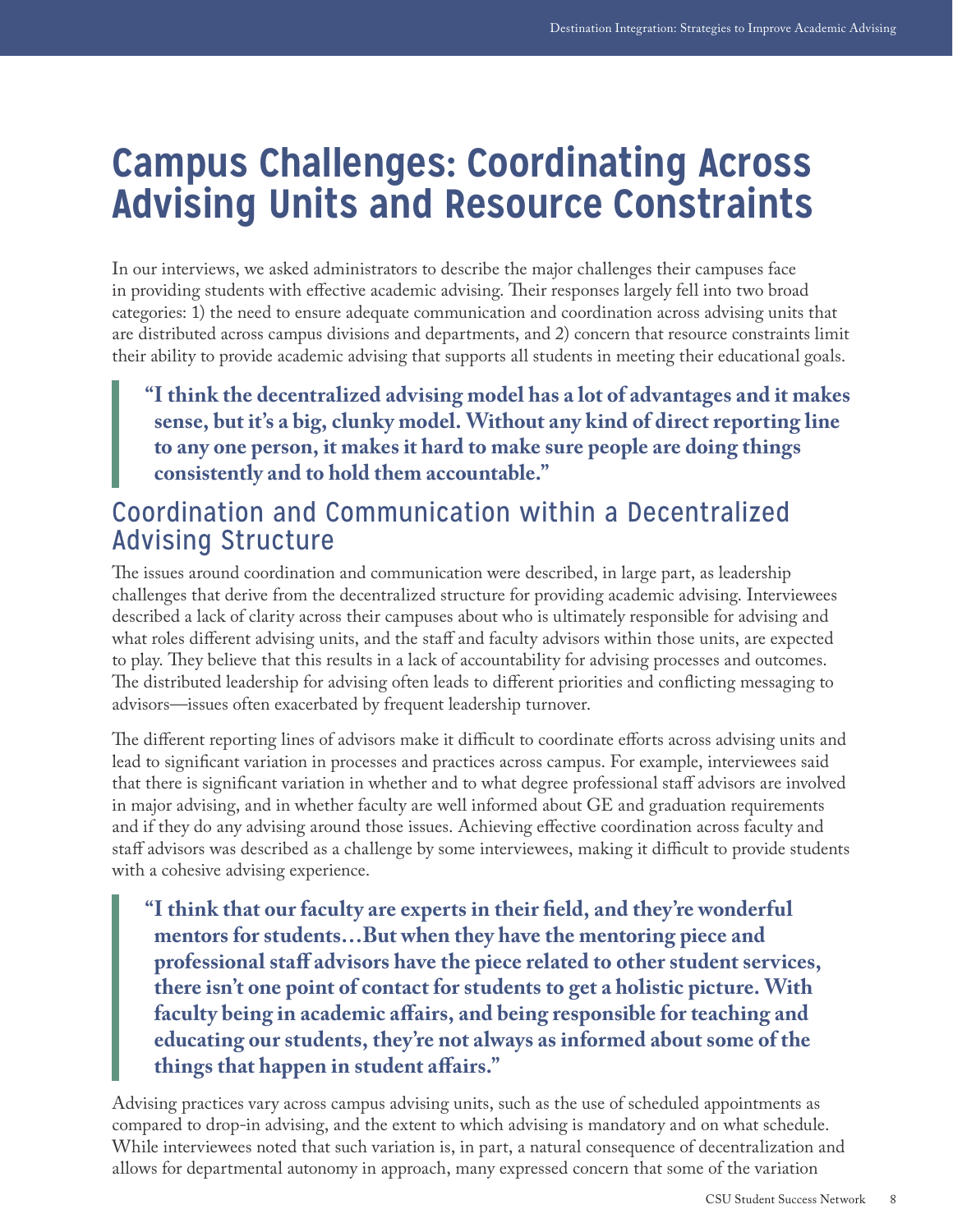affects the nature and quality of the advising students receive. Advisors in different units often receive different types and amounts of training and professional development, have different levels of access to information, and have different understandings of campuswide policies. Interviewees believe that these differences, and insufficient coordination more broadly, have negative consequences for students. They reported that students are often confused about where to go for advice about particular issues, when and how to access services from a particular advising office, and whose recommendation to follow when advisors offer conflicting guidance.

**"There are some advising centers where they do only general education advising and no major advising, so there's a lot of confusion across the board in terms of who owns which students and where do they go. Students can get the runaround, which is not a pleasant experience for our students."**

## Limited Resources for Advising

In addition to the challenge of effectively coordinating advising across units, nearly all interviewees pointed to resource constraints, and the high student-to-advisor ratios that are a consequence of those constraints, as a significant factor limiting their ability to provide the amount and type of academic advising that is necessary to support all students. According to interviewees, high student-to-advisor ratios limit their ability to use advising approaches that they believe would be more effective, such as mandating that students see advisors at particular intervals and being proactive in reaching out to students rather than waiting for them to show up at an advising office. Advisors' workloads make it difficult for them to be more intentional and organized in their work, and to find time to collaborate with each other to share effective approaches to supporting students. The high student-to-advisor ratios limit student access to advising and their ability to develop relationships with particular advisors. They limit the time advisors can spend with students to make comprehensive academic plans beyond the next term, and to address the growing needs of the diversifying student populations across the CSU needs that extend beyond academic planning to include complex financial, family, and personal issues.

**"Advisors are overworked, and they really don't have time to discuss students' needs in detail until there is a serious problem or the student complains. In my college, we have three advisors and about 2,300 students in our majors. Each student would average a few minutes per semester with an advisor, so you really can't sit down and talk about anything in depth. Quality is hurt by the lack of availability of advisors' time."**

Interviewees expressed concern about disparities in resources across advising units that lead to inequities in the caseload of advisors working in different offices and in the access students have to advisors based on their major. The inequities in workload apply to faculty advisors as well as to professional staff advisors, as the expectations around faculty advising vary substantially across colleges and departments, and some faculty receive "assigned time" for advising students while others are expected to do advising on top of a full teaching load.<sup>19</sup> Along with workload issues, interviewees said that even when resources are available to hire additional professional advisors, inadequate salaries and limited career ladders make it difficult to recruit and retain qualified staff, particularly for campuses in higher-cost areas of the state.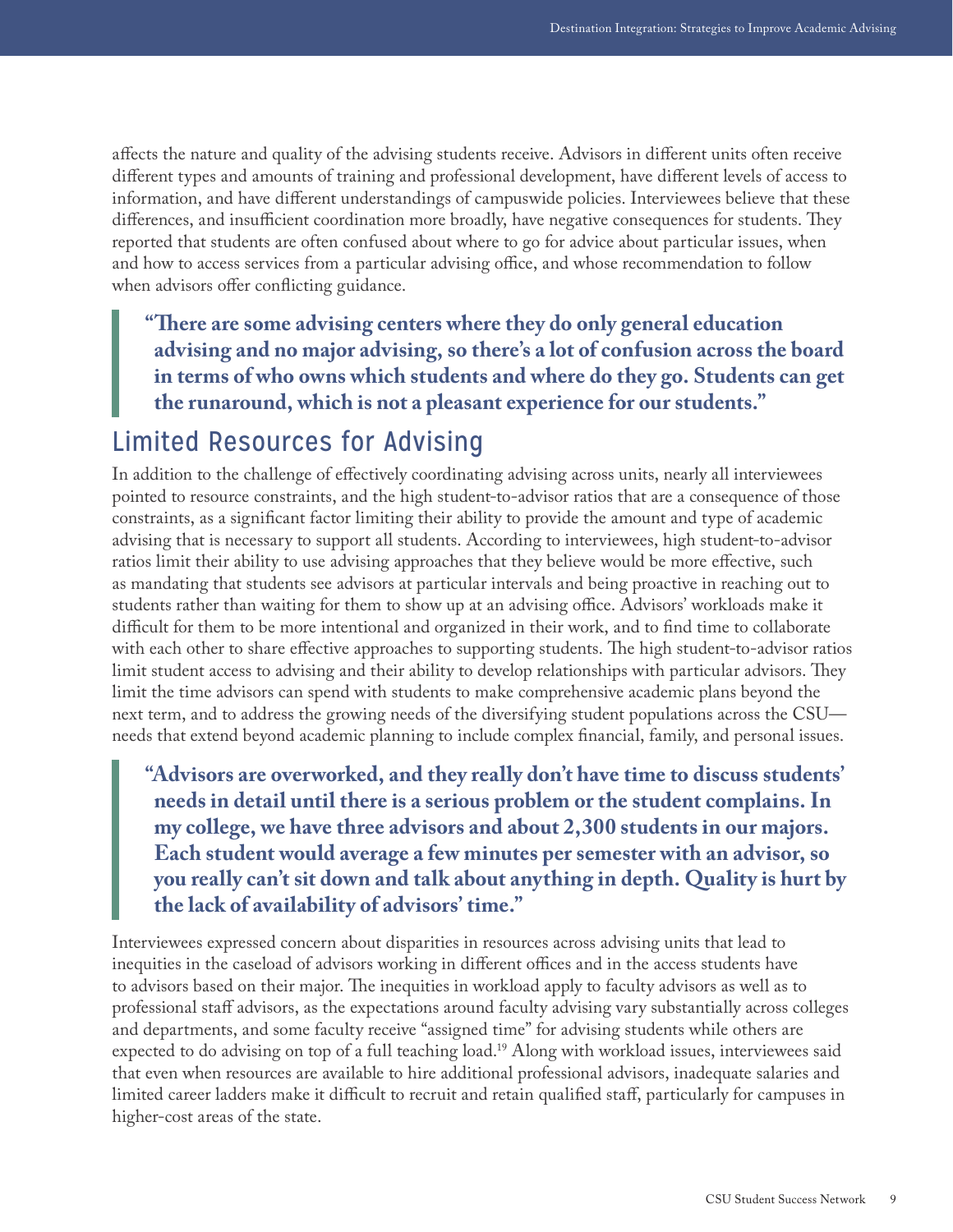**"The major challenge is the volume of students we're advising—the volume of work. It's hard to justify carving out time to be reflective and thoughtful, and to have intentional conversations about how to improve advising when we know there is a line of students, and every hour that we are not available for appointments is going to be felt at another point in the calendar."**

Many interviewees expressed concern related to both of these challenges—coordination across advising units and limited resources—involving the gaps and duplication of effort that can occur in a decentralized advising structure. They said that some students can easily "slip through the cracks" while others receive advising through multiple programs and offices. They said that campus resources may not be effectively deployed to maximize overall student success.

The desire of the five campuses to deploy their limited resources more effectively and to achieve better coordination across advising units, along with investments and guidance by the Chancellor's Office through GI2025, are leading to efforts to implement strategies to improve academic advising, as described in the next section.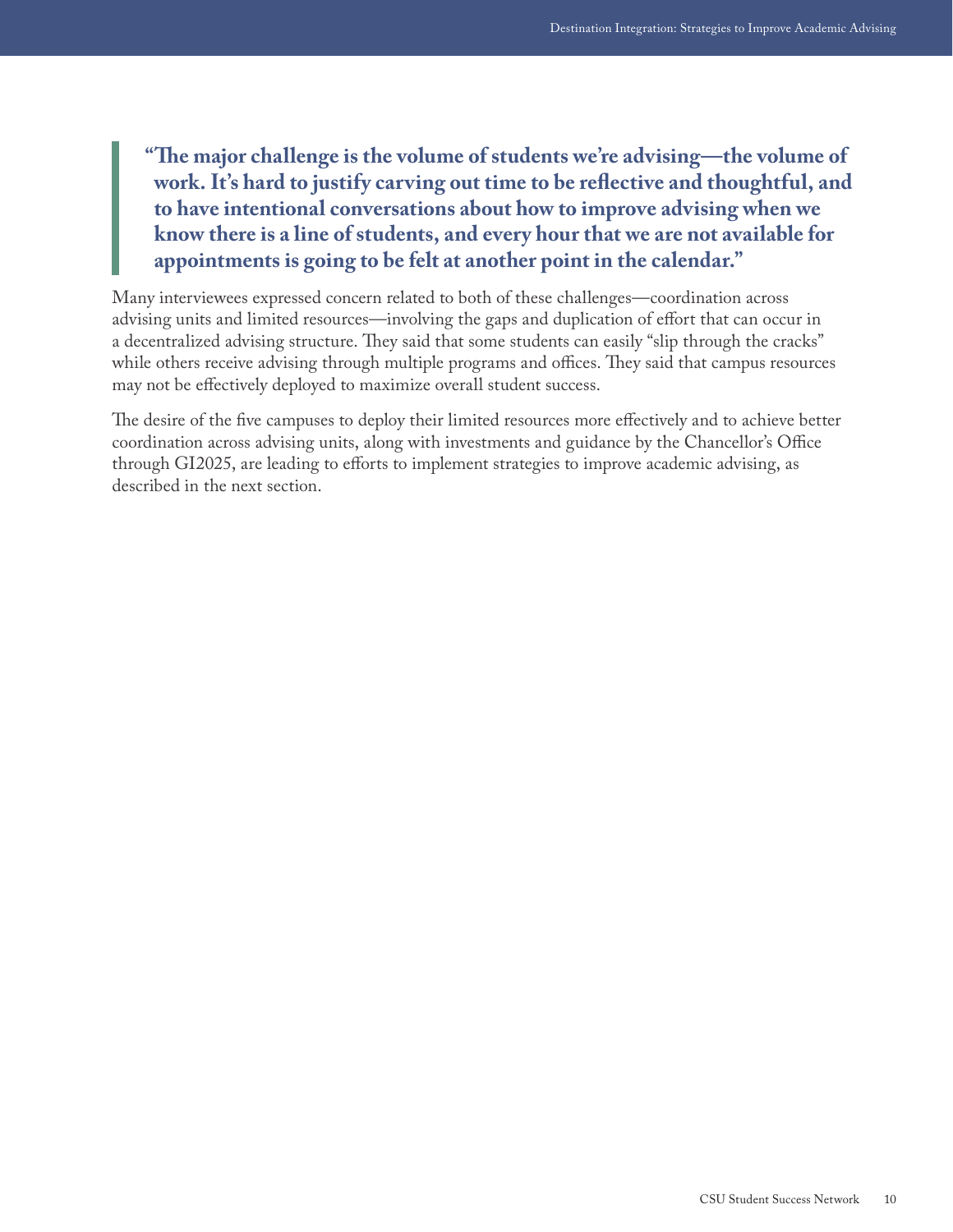## <span id="page-11-0"></span>**Five Strategies to Better Integrate Advising in a Decentralized Structure**

Across the five campuses we studied, we uncovered five strategies that are being deployed to address the two broad challenges identified above: 1) to coordinate efforts more effectively while maintaining the existing decentralized reporting structure common to academic advising at all five campuses, and 2) to leverage limited advising resources through this improved coordination and communication to better support student success. In this section, we describe each strategy, characterize the extent of its utilization across the five campuses, and identify the perceived benefits and challenges as described by multiple interviewees across the campuses.

## Strategy 1: Advising Councils, Committees, Task Forces, and Summits

All five of the campuses we studied are using standing and ad hoc committees to bring administrators and advisors from different units together in order to coordinate advising services more effectively while also retaining decentralized staff and unit reporting lines, advising structures, and advising practices. The leadership for such committees is usually provided by a senior administrator, often assisted by key staff, who has an explicit or de facto role in campuswide coordination of efforts to improve academic advising, and whose responsibilities are met in part through this convener role.

The campuses described several types of committees:

- Standing advising councils bring together campuswide cross-functional leadership, such as associate vice presidents in academic affairs and student affairs, college associate deans, directors of academic partner units (such as tutoring offices), as well as senior administrators from the office of the registrar, enrollment planning, housing, information technology, and other nonacademic units for regular (usually monthly or bi-monthly) meetings focused on advising.
- Standing committees meet regularly (usually monthly or bimonthly) to bring together middle leaders (which may include associate deans, advising center managers, and line advisors) to disseminate information and share effective practices and challenges at regular intervals.
- Ad hoc task forces or subcommittees, with varied representation, are charged with a specific time-limited task or piece of work, such as developing a campuswide professional development curriculum or an advising assessment framework.
- Advising summits meet less frequently (usually not more than annually) and engage the campuswide advising community in tackling large-scale strategic planning efforts, such as developing a mission and vision, student outcomes for advising, a strategic advising plan for the campus, building an advising community, and providing professional development.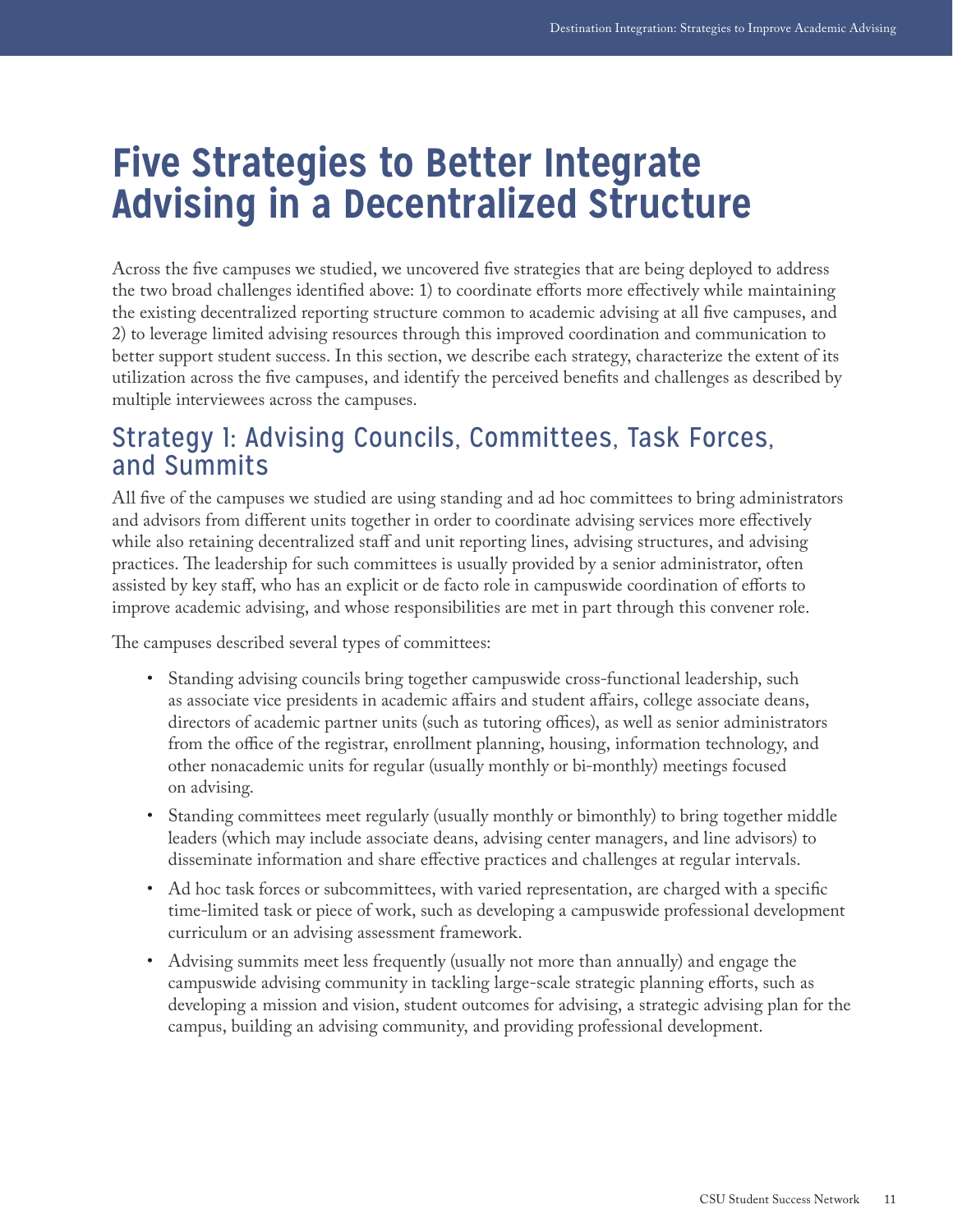Perceived Benefits. Interviewees' perceptions of the benefits of such committees include:

- better alignment of efforts within a decentralized advising environment;
- improved communication and sharing of information about advising policies;
- opportunities for frontline advising staff to provide direct input to senior administrators about efforts to improve academic advising;
- community-building across individuals and divisions/departments from all corners of the campus charged with advising-related responsibilities;
- an exchange of effective practices and development of more consistent practices across campus without necessarily standardizing procedures; and
- an ability to engage a broad range of campus stakeholders in strategic, campus-level planning to improve advising within a distributed leadership environment.

**"The business of the Advising Council has been to have each college come to the table and say: Is there anything we can learn from each other? We don't dictate to the colleges what to do, but we do look at current practices, and it wouldn't necessitate or exclude developing policy in the future. I think that as the Council gets more formalized, I could see them having a lot more input in that area."**

**Implementation Challenges.** All of the campuses we studied reported positive results with this integration strategy, and it has low barriers to implementation. To launch, the strategy typically requires a senior administrator with sufficient authority to convene a cross-functional, cross-campus committee and sufficient staffing and resources for some logistical support. The administrators we interviewed were receptive to these efforts, and there was no evidence of concerns such as might be raised by restructuring efforts that involve changes to individual or unit reporting lines or top-down standardization of practices.

**"I had the opportunity to serve on the Advising Summit Committee for two consecutive years. It's an opportunity for all of us to get together and share best practices in our departments—student affairs and academic affairs, faculty and student advisors. It's truly open to the entire campus community. I love that because I'm all about collaboration: let's work together. In my opinion, that's what's going to really help our students."**

**Summary.** The use of advising councils and other campuswide committees and summits has high utilization and low barriers to implementation. The strategy is widely perceived as a helpful and nonthreatening way to improve communication, build community, align efforts, and integrate planning within a decentralized advising environment.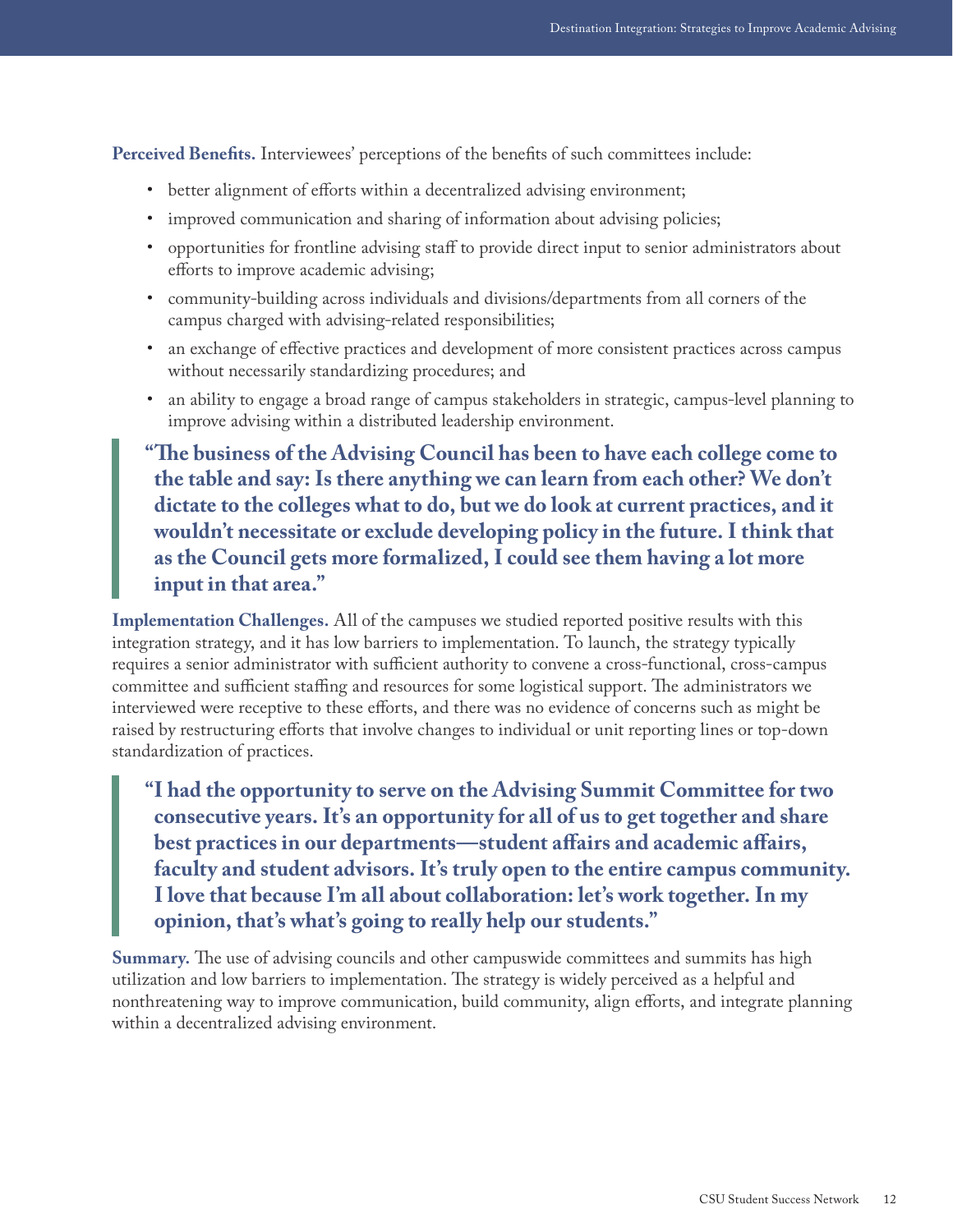## Strategy 2: eAdvising Tools

The campuses we studied are using a range of eAdvising tools and employing multiple platforms, both homegrown and commercial, in various stages of implementation. At some campuses, tools have been retired and replaced with new platforms that offer enhanced functionality as eAdvising tools that are available commercially continue to evolve. The eAdvising tools in use across these campuses support both workflow and data analytical functions, including:

- facilitating students' access to **appointments** with advisors;
- requiring or encouraging students to complete multi-year **academic degree plans**;
- providing advisors with access to reliable **student record data**;
- allowing advisors across the campus to **share notes** about students; and
- supporting the use of **proactive advising** campaigns or early alerts that target outreach to particular student populations based on shared characteristics (such as high-unit seniors or lower-division students with identified risk factors that may impede academic progress).

**"The advantages are we can reach more students who actually need to be seen as opposed to students who would be fine on their own. We can start to track how many contacts students have had and start to see how they're doing as a result. We are starting to work on an extended coordinated care network, where advisors can start to make referrals. We can just be much more proactive and make the kinds of interventions that can make a difference for these students."** 

Perceived Benefits. Interviewees' perceptions of the benefits of eAdvising tools include:

- the ability to manage limited advisor resources by using tools to target students who need advising most;
- more efficient utilization and accessibility of staff resources and space through the use of online appointment functions;
- more effective academic planning sessions through the use of degree-planning tools;
- more consistency and coordination in the advising that students receive from multiple offices through the use of shared notes and access to reliable student record data;
- ability to surface barriers for students through analysis of aggregated student record data; and
- potential for implementation of more holistic advising models through the integration of partner units such as career centers and student learning centers.
- **"The Degree Planner has been very useful because it's a student-facing tool as well as an advisor-facing tool. In the past, students had paper plans, which maybe lasted a week or two before they got lost or got shredded in the bottom of a backpack. So now these degree plans are all online, and students can access them at any time."**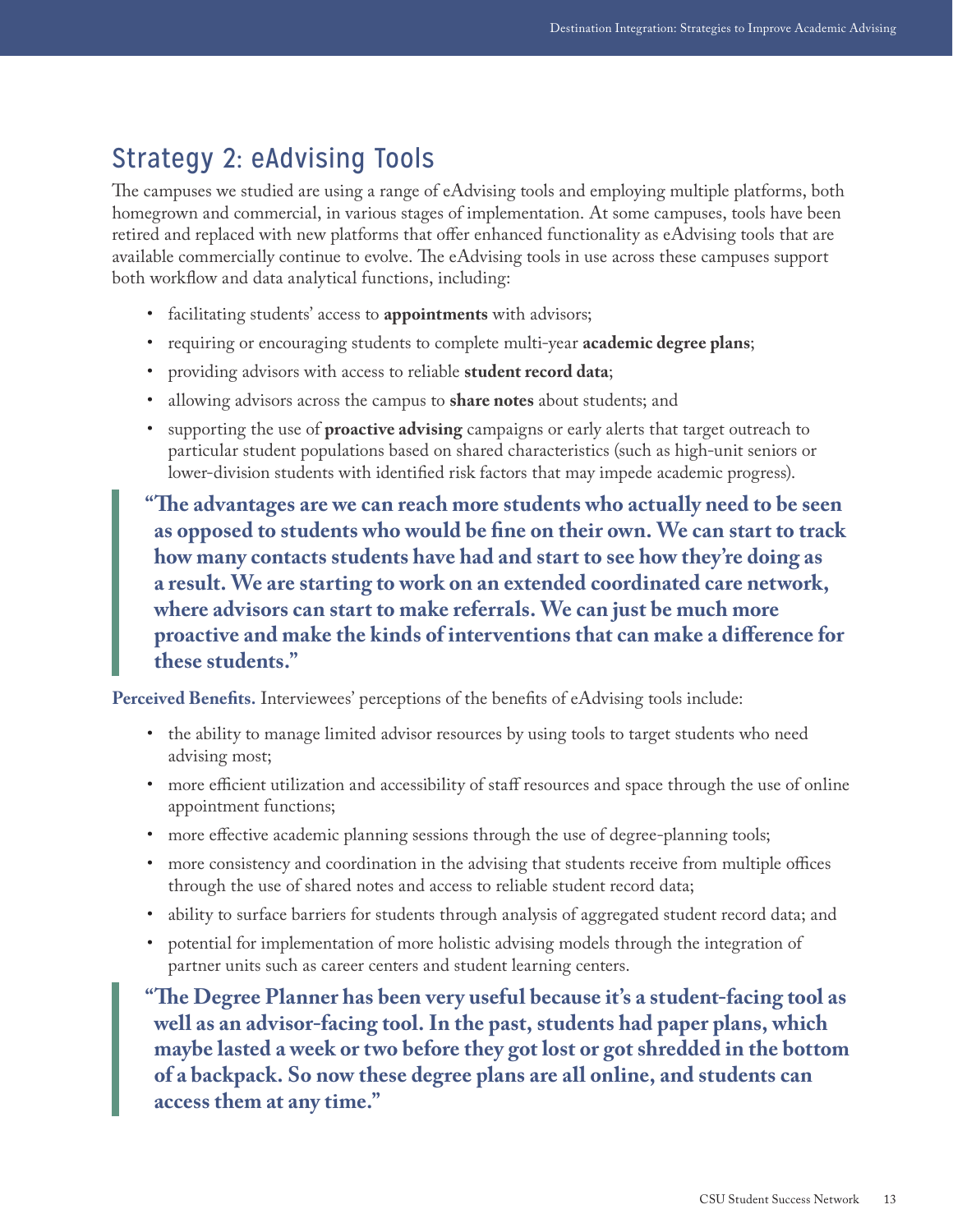**Implementation Challenges.** While interviewees were frequently positive and hopeful about the potential of eAdvising tools to improve advising on their campuses, they also identified a range of challenges associated with their use, including both technical challenges and challenges related to engaging stakeholders and achieving broad adoption of the tools. Some commonly cited challenges include:

- lack of opportunity for some stakeholders to give input on the technology selection and implementation;
- glitches in getting eAdvising tools up and running effectively;
- churn due to rapid changes in the vendor environment and frequent tool migration;
- lack of integration of the multiple eAdvising platforms in use at campuses, which can include a mix of commercial and homegrown products;
- concerns about the accuracy of and timely access to data and information in various systems;
- challenges in identifying and utilizing data that are actually predictive of student success;
- challenges with training advisors who do not already possess a skill set in using data and technology;
- barriers to engaging faculty in utilizing tools (for example, inputting information needed for early alert processes and using features that allow advisors to share notes about students);
- barriers to engaging students in utilizing tools (such as creating degree plans and responding to early alerts);
- inconsistent usage of eAdvising tools across campus units, which limits their effectiveness;
- concerns that proactively targeting students based on specific risk factors may stigmatize students or lead to implicit bias;
- the need to have thoughtful and coordinated processes in place to support students once problems are identified through data analytics; and
- limited participation by units outside of academic advising, delaying the potential for eAdvising tools to support more holistic interventions.
- **"There's a little bit of platform fatigue. In the last five or six years, it seems like they're constantly rolling out some new thing and having to train people on it, and people get frustrated. So I hope that whatever we invest in going forward, we stick with and that it's a good product and that the investment we put in training and rollout is going to be worth it."**

**Summary.** All of the studied campuses were increasing their use of eAdvising tools, but they faced high barriers to implementing the tools successfully and achieving widespread adoption across campus. Stakeholders said they are hopeful about the potential of the tools to target advising resources where they are most needed and to support a more holistic and proactive approach to advising. However, implementation efforts are still in the early stages, and technical challenges—as well barriers to changing stakeholders' attitudes and practices—remain impediments that need to be addressed to fully realize the tools' promise.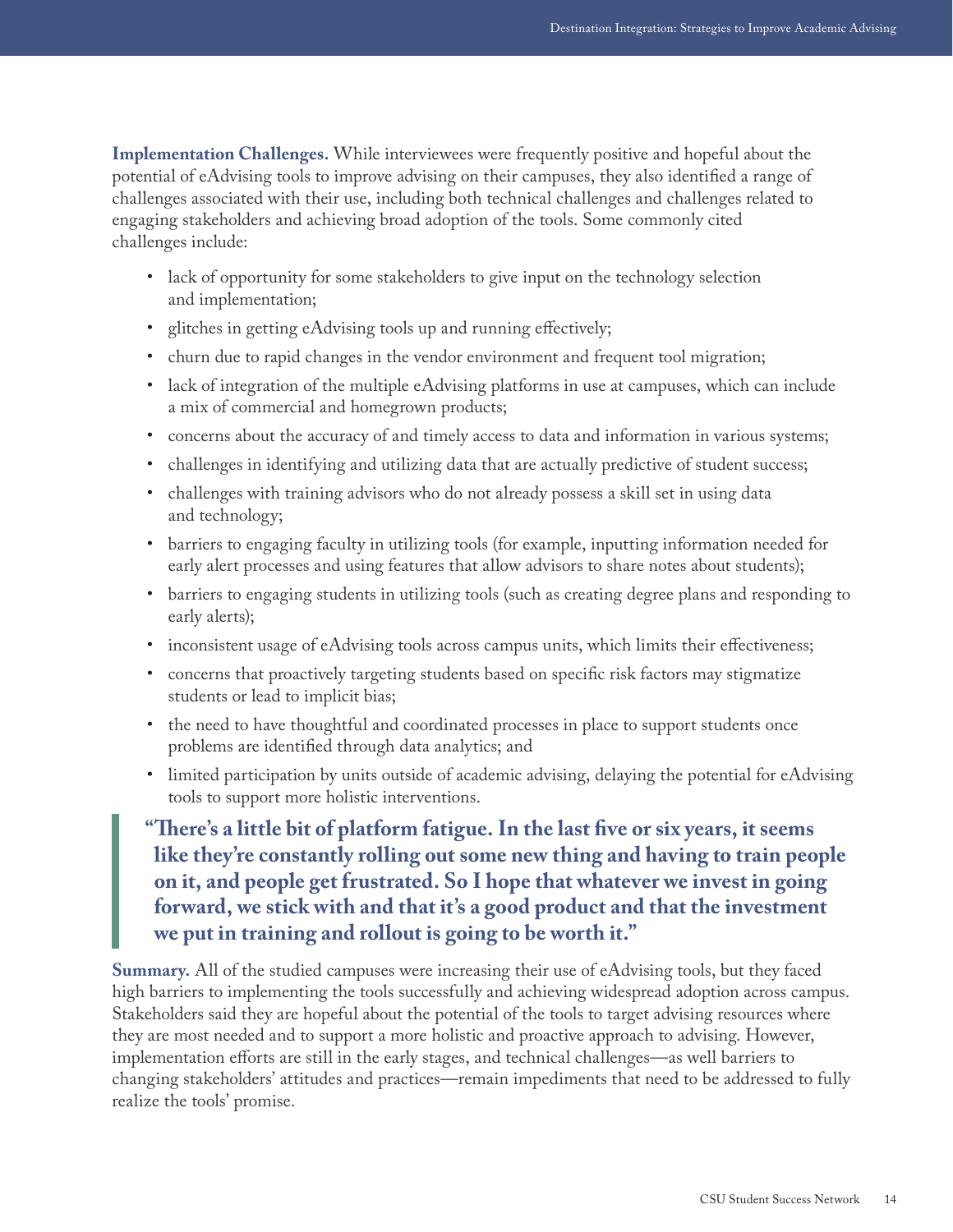## Strategy 3: Professional Development Trainings and Events

All five campuses are expanding professional development opportunities for advisors, largely through internal trainings and events. While these efforts primarily reach professional staff advisors, they also include some faculty. Examples of trainings and events include:

- campuswide onboarding trainings and continuing education help advisors understand relevant campus policies, GE and graduation requirements, the process for referring students to academic and nonacademic support services, and other information relevant to being effective advisors;
- monthly campuswide network meetings for advisors to share information and effective practices;
- annual or semiannual campuswide training institutes or conferences, which may include invited experts or speakers from off campus;
- training targeted to faculty;
- training targeted in specific areas, including using data for decisionmaking or implementing eAdvising tools;
- e-newsletters highlighting effective practices targeted to the advising community;
- online advising resources and webinars; and
- external trainings or conferences (such as those presented by NACADA).

**Perceived Benefits.** Interviewees' perceptions of the benefits of increasing professional development include:

- creation of a campuswide advising community;
- better dissemination of information and effective practices across the campus;
- more consistency in advising approaches and practices through common onboarding and continuing education;
- more effective use of limited advising resources as advisors become better trained;
- opportunities for advisors to contribute to their own professional development and campus professional development efforts through sharing expertise with colleagues;
- strategic leveraging of external expertise (such as NACADA) to raise the bar on advising efforts;
- more accessibility of information through online resources; and
- pilot efforts to offer faculty professional development specifically designed for and targeted to their needs.

**"This past year, we made a push to focus professional development on faculty. Because on our campus, even though faculty advise, they often view themselves as faculty first so sometimes will overlook their identity as an advisor. When there was professional development for advisors, they would think, 'Oh, can I go, since I'm a faculty member?'"**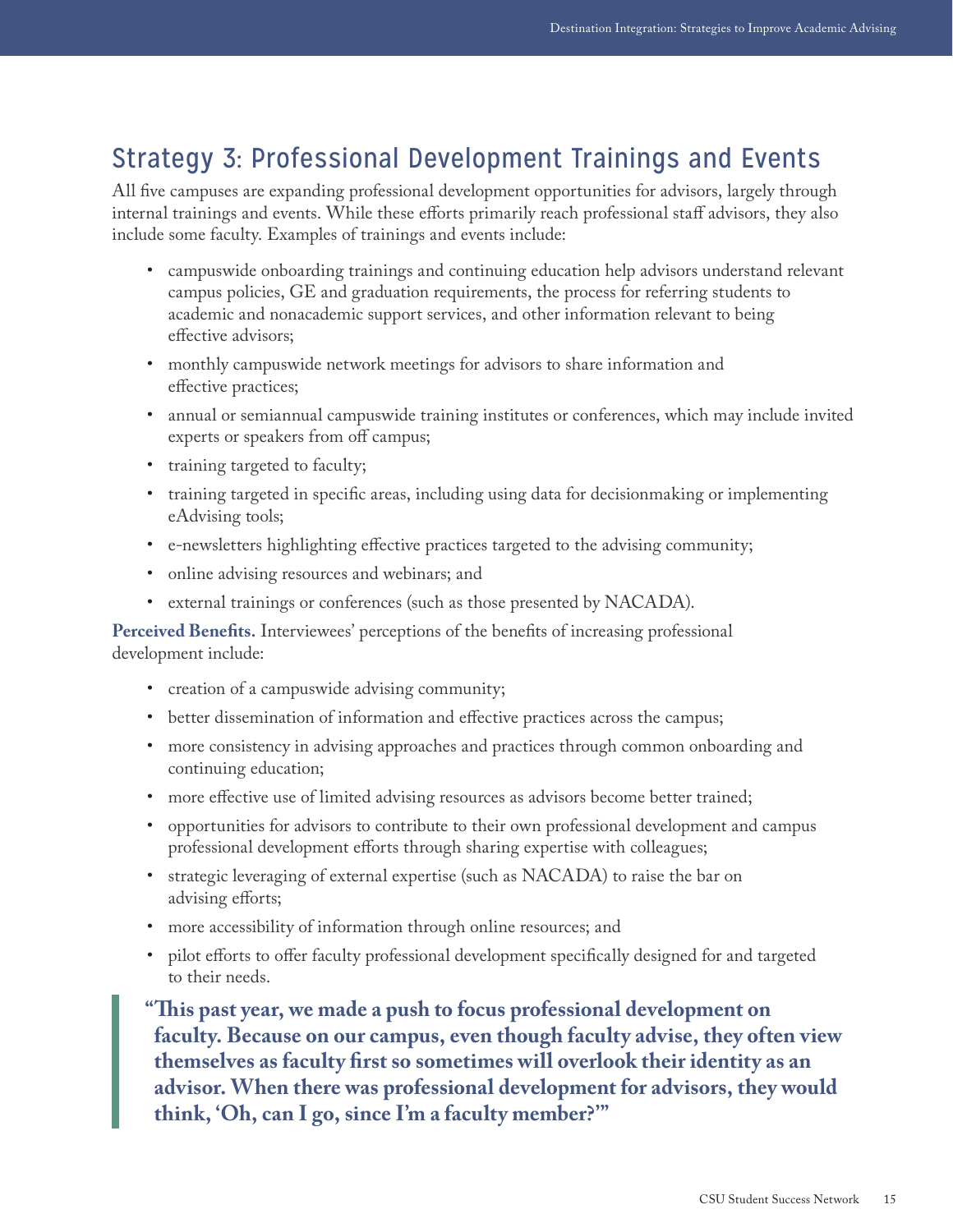**Implementation Challenges.** Interviewees also identified challenges associated with campus efforts to offer more professional development for advisors:

- insufficient budget for developing internal conferences and trainings;
- insufficient budget to support advisors to attend external conferences and trainings;
- inequitable allocation of professional development funding across advising units;
- uneven or piecemeal efforts in lieu of a mature professional development curriculum, including onboarding and continuing training, operating at scale; and
- difficulty in attracting faculty advisors to trainings or events aimed at staff, which may suggest a need to partner with relevant units (such as Centers for Teaching and Learning) to develop appropriate content.

### **"I think advising should have a training budget, so you know you're developing good training and professional development for everyone, that's equitable. Not just one college having a really good program and the next one not."**

**Summary.** Campuses are providing more face-to-face and online professional development opportunities, primarily internally and primarily targeted at professional staff advisors. These efforts are perceived as valuable for creating community, disseminating effective practices, sharing information, and creating more consistency in advising efforts. Stakeholders would like to see more intentional allocation of resources toward these efforts, as well as opportunities targeted at the unique needs of faculty advisors.

### Strategy 4: Shared Positions and Cross-functional Advising Teams

High student caseloads and burdensome workloads were identified as major challenges at every campus we studied. All of the campuses are employing a variety of strategies designed to leverage limited advising resources, encourage cross-unit collaboration, create more consistency in training and supervision, and ensure that any new investments in advisor positions are effective. Strategies include:

- creating cross-functional advising teams in colleges, where specialized staff from different units, some spanning academic affairs and student affairs, collaborate to address students' needs more holistically;
- hiring new advising positions with specialized campuswide roles, such as graduation and retention specialists, sometimes shared between a campuswide and college advising center; and
- assigning advisors dual reporting lines, such as reporting jointly to a college associate dean and a campuswide advising administrator, to foster more coordination.
- **"The cross-functional advising teams understand advising from a more holistic approach. We're exploring more around career education. We're starting to look at things like wellness and sense of belonging. Do our students have the financial literacy? Do they have the health and well-being awareness?"**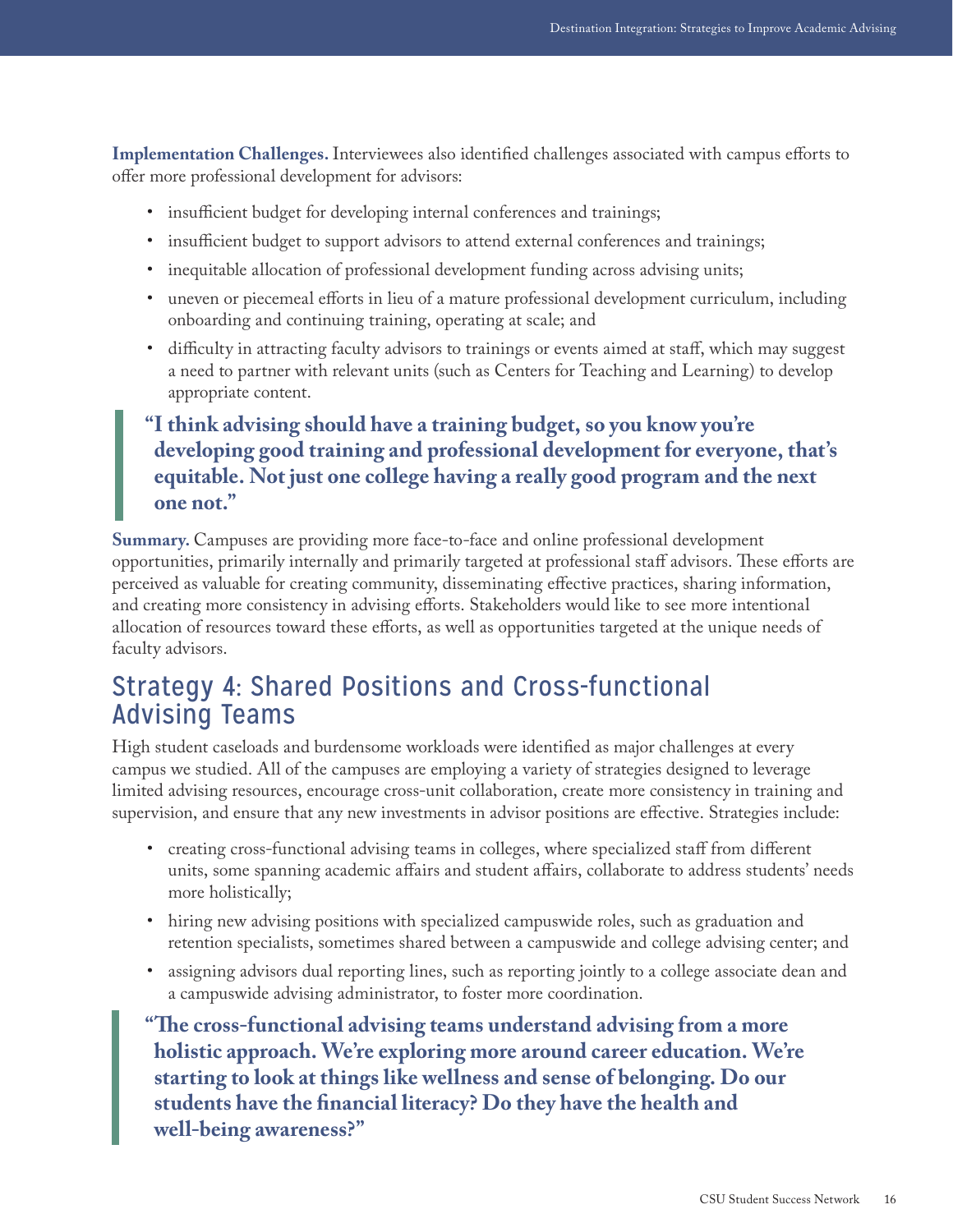**Perceived Benefits.** Interviewees' perceptions of the benefits of implementing shared advisors and cross-functional advising teams include:

- the breakdown of organizational silos and increased focus on students and their success;
- better leveraging of existing staff positions to reduce duplication of effort and make it easier for students to access advising resources and support;
- better coordination among campus administrators through stipulations that new hires must be made within a coordinated structure; and
- more consistency in advising training, supervision, and practices across the campus.

**"As we roll out these new shared advising positions, we have certain expectations around the outreach that they'll be doing and what services they'll provide. We can expect that every student who has 80 or more units has received outreach from an advisor and that there are workshops about graduation that have common content. Whether they're a business student or a student in liberal arts, they're going to have heard about how to apply for graduation."**

**Implementation Challenges.** Interviewees also identified some challenges associated with efforts to utilize advising staff collaboratively:

- insufficient resources to build out cross-functional advising teams, including the use of temporary, rather than permanent, funds and lack of funding for ancillary costs like office space, equipment, and training;
- challenges in implementing dual reporting lines for both advising staff and their managers; and
- varied levels of engagement and support from staff in cross-functional teams, depending on their reporting line.

**Summary.** We found growing utilization of team approaches to integrate campus advising efforts, ranging from pilot efforts to efforts at scale. These efforts require mindset shifts for personnel who may be accustomed to more traditional reporting structures; however, interviewees reported receptivity and success in developing more cross-functional coordination, along with a desire to continue to build collaborative teams and shared positions.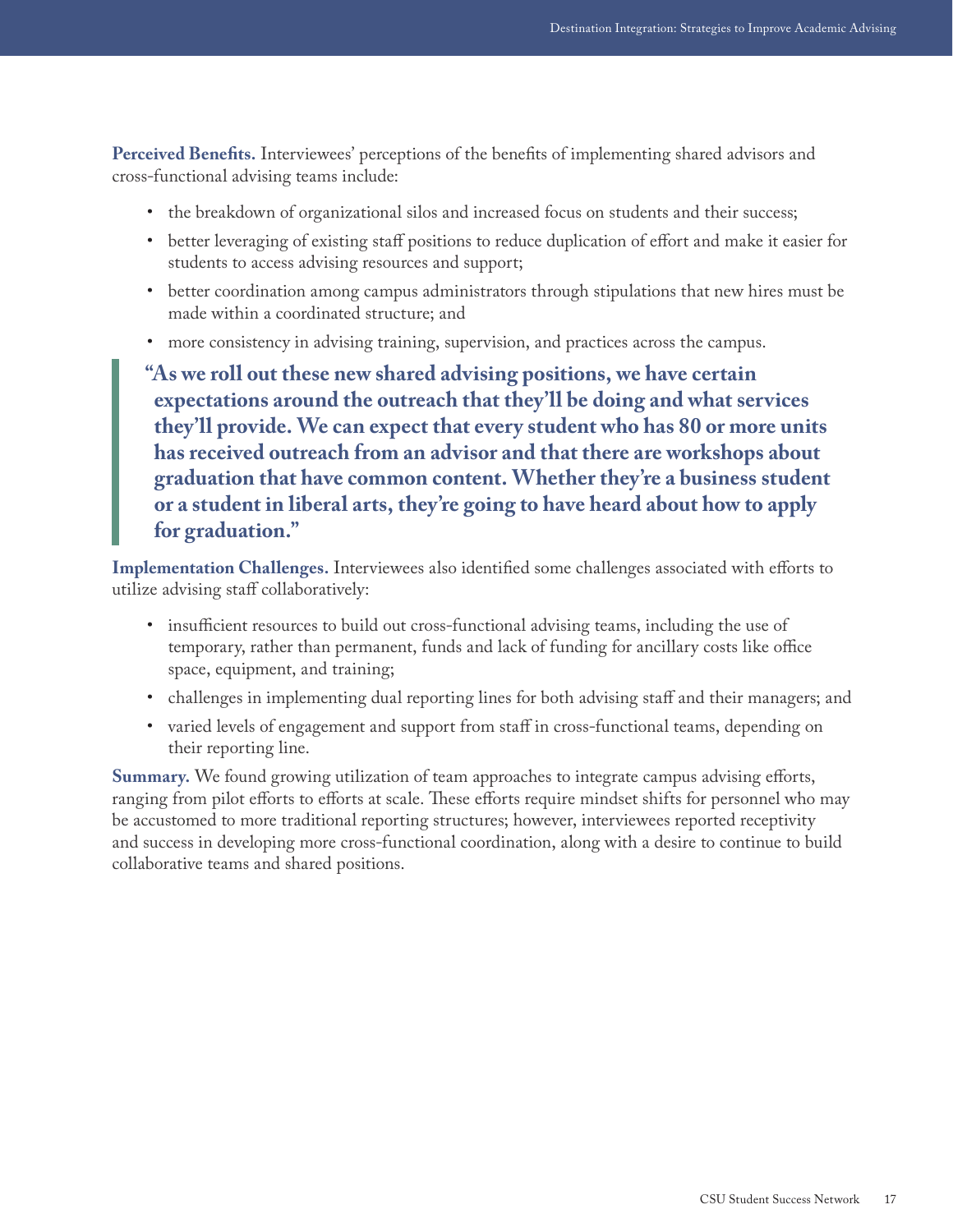### Strategy 5: Senior Administrator with Campuswide Advising Oversight

Four of the campuses we studied have a designated senior administrator charged with oversight for coordinating advising efforts across a decentralized organizational structure. Key issues of note with these positions include the following:

- The clarity of administrative roles varies, with some administrators having dedicated roles for coordinating advising and others having a de facto role along with other primary responsibilities.
- Administrators typically have direct oversight of the campuswide advising center but not advising that occurs within colleges.
- The ability of the senior administrator to execute responsibilities relies heavily on influence rather than direct authority, due to the decentralization of advising reporting lines.
- The position may be housed on the academic affairs or student affairs side of the institution or may have a dual reporting line to both.
- The administrator may have some limited staffing support for achieving coordination goals, such as a dedicated position providing professional development or training for the entire campus, including training of staff and faculty who do not report to the administrator.
- The ability of the administrator to be effective within a decentralized environment relies heavily on other coordination strategies discussed in this report, such as dual reporting lines, advising councils/committees, professional development efforts, and joint oversight with the Information Technology unit to implement eAdvising tools.

### **"NACADA recommended we have one person on campus that people would see as the go-to person for academic advising."**

**Perceived Benefits.** Interviewees' perceptions of the benefits of such positions include:

- having someone with authority to convene committees, task forces, and advising councils to address issues related to advising affecting the entire campus community;
- having someone to lead the development and implementation of a campuswide advising vision;
- ensuring better information dissemination and more consistency in advising practices across various units;
- raising the visibility of advising issues; and
- enabling more effective advocacy for resources dedicated to advising.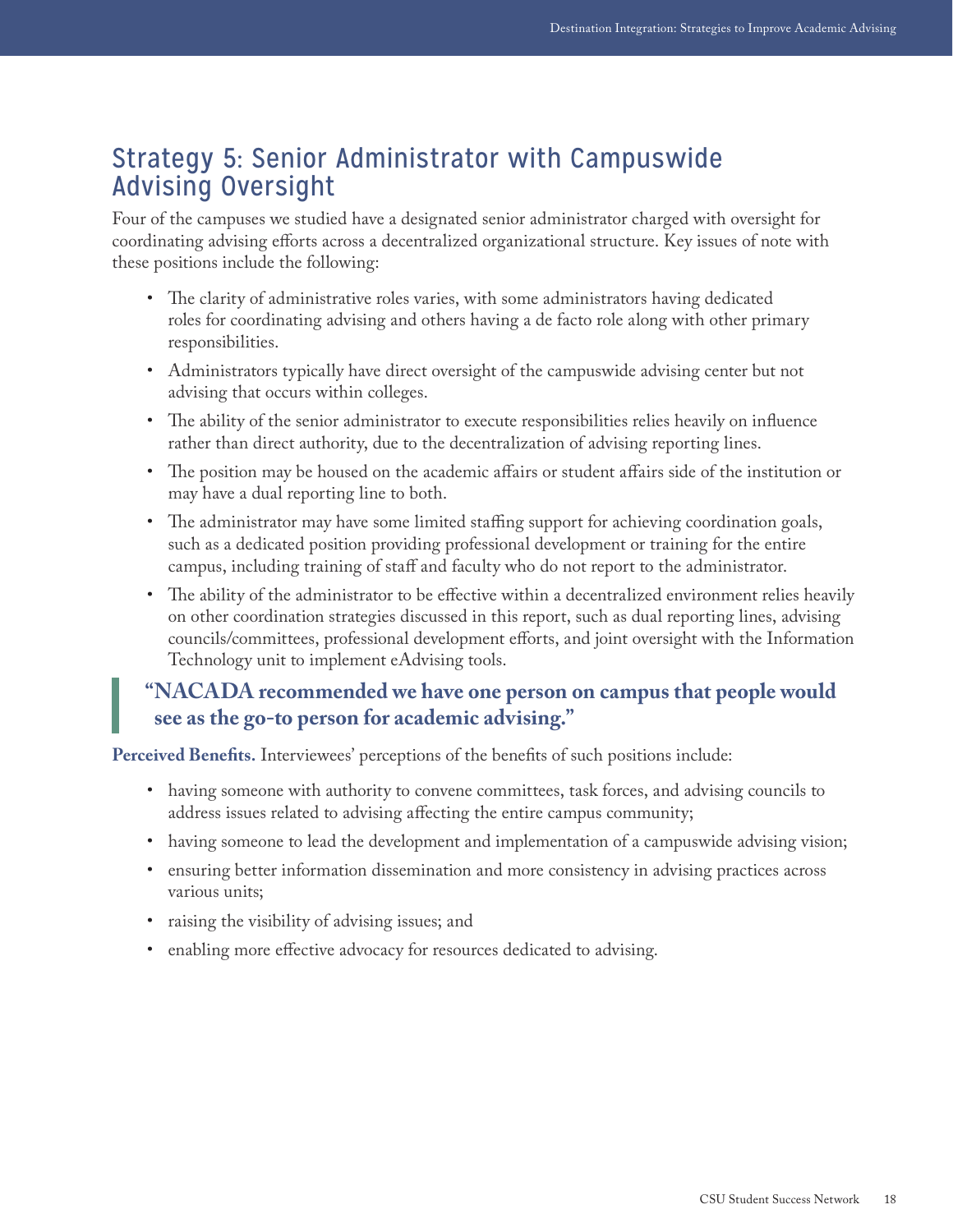**Implementation Challenges.** Interviewees also identified some challenges associated with such positions:

- The role can lack clarity or not have sufficient direct authority for implementing a vision for advising.
- The use of dual reporting associated with some of these positions can create confusion about accountability.
- Many of these positions have responsibility without much authority and must rely on influence or persuasion, which can limit the administrator's ability to be effective.
- Administrators may encounter challenges in gaining traction with coordinating across student affairs and academic affairs, depending on where they sit.

### **"You have to have strong leadership. There needs to be leadership from both ends—academic affairs and student affairs—leading those efforts together."**

**Summary.** Most of the studied campuses believe it is important to have a senior administrator charged with coordinating campuswide advising efforts across a decentralized environment. The perceived effectiveness of such positions to date is mixed due to challenges associated with positions that rely on influence without direct authority. Nonetheless, such positions are perceived as helpful in spearheading some of the other integration strategies described in this report. While their effectiveness may be partially limited by insufficient line authority, interviewees reported that these positions represent an important strategy in the coordination of campuswide advising efforts within a decentralized advising structure.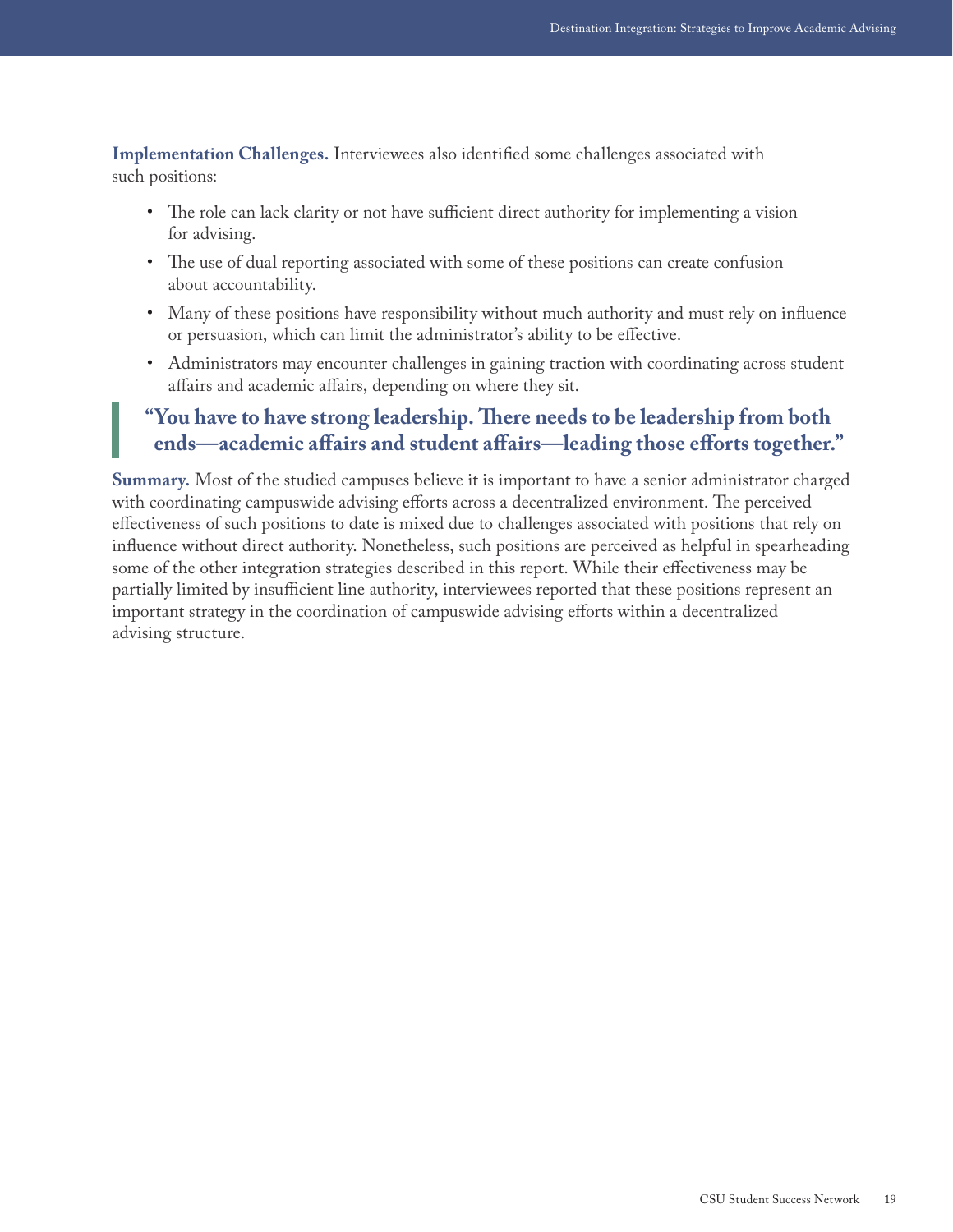# <span id="page-20-0"></span>**Opportunities for Increased Attention**

We identified two important areas that campuses are being asked to focus on as part of GI2025 to explore systematically in our interview protocol: reducing equity gaps across student populations and using data to evaluate reform efforts. We found examples of emergent efforts in these areas; however, we did not find consistent approaches across the campuses or widespread awareness of campus efforts in these two areas across interviewees. This might reflect varying levels of information about campuswide strategies across interviewees. It could also point to a need for campuses to increase their attention on creating, and communicating, more coherent strategies around equity and the use of data to improve academic advising.

## Coherent Strategy around Equity

Most interviewees acknowledged considerable focus at their campus on the general issue of disparities in student progress and outcomes. Some interviewees noted efforts to hire advisors who reflect the diversity of the student population and who come out of graduate programs that emphasize diversity, student development, identity development, and social justice. Some of the campuses provide diversity training for advisors. One campus even launched an equity and inclusion team comprising positions on both the academic affairs and student affairs sides of the university, primarily focused on diversity in hiring, especially for faculty. Another campus launched a program involving teams of advisors, staff, administrators, and faculty that is beginning to examine equity gaps in advising practices. For example, the group is looking at the longer-term effectiveness of certain interventions around advising related to remediation.

Despite these examples, few interviewees reported specific efforts to address equity gaps through the development and implementation of improvements to academic advising, nor were they able to identify specific advising interventions that had appeared to reduce equity gaps. Rather, when asked specifically about these kinds of issues, many interviewees referred to specific programs, like EOP, that target underserved student populations, but to which only a subset of eligible students have access. Based on our interviews, campuses do not appear to have a clear definition or way to operationalize equity in the context of advising.

**"But a lot of this effort to improve advising is happening on the student affairs side of the classic two-house split at a university: the academic side and the student affairs side. That is a limiting way to do it. When it comes to the focus on advisors as one of the change mechanisms towards improving equity, not enough is being done."**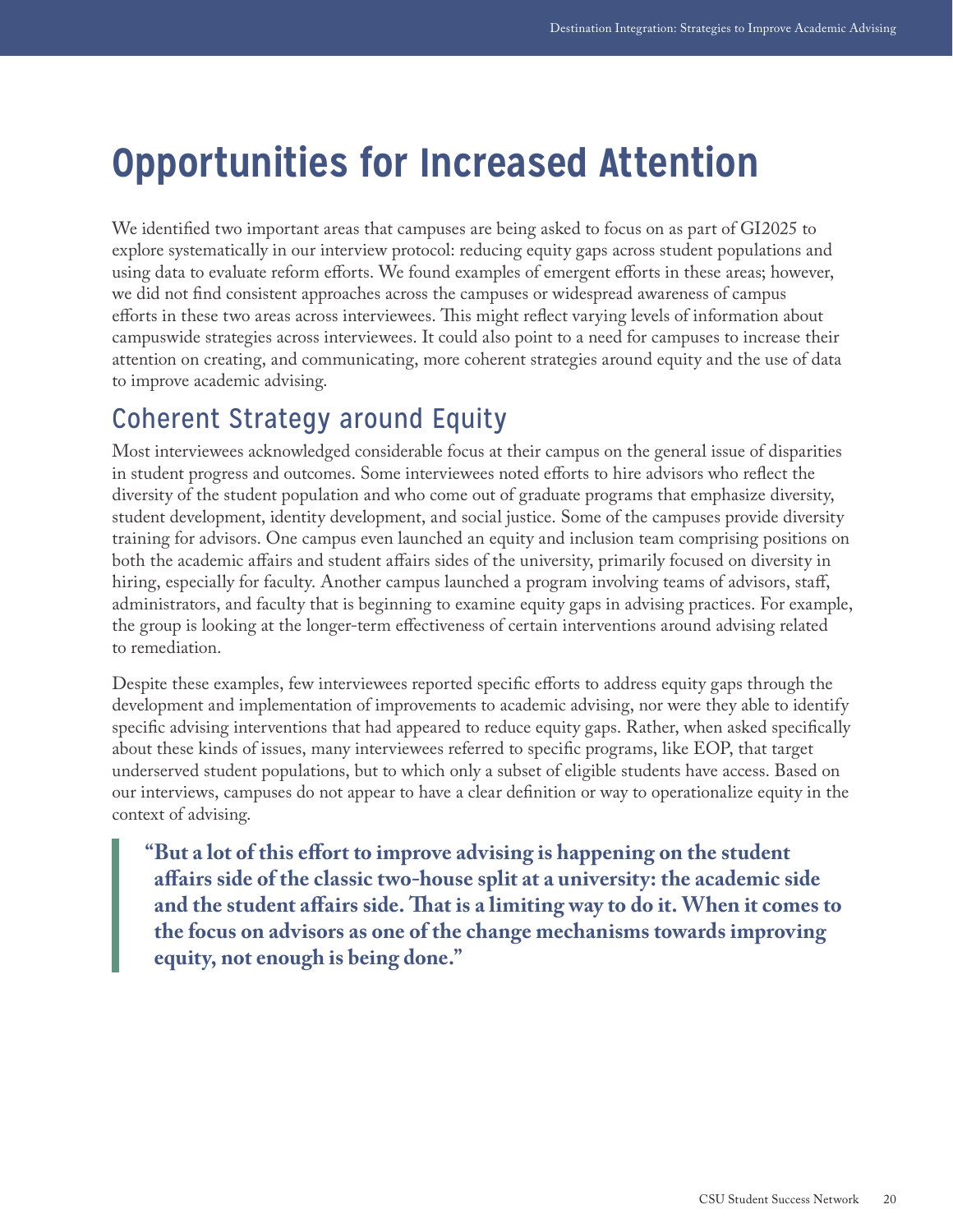### Use of Data to Understand the Effectiveness of Advising

From our interviews, we saw early signs that some campuses are starting to have broader conversations about data-driven decisionmaking through convening campuswide summits to identify specific outcomes and related metrics for assessing their efforts to improve advising. One campus has established a subcouncil focused on assessment that includes representatives from each of the collegebased advising centers. At another campus, a data analyst was hired by one college-based advising center to work with graduate students to assess and leverage information on admissions rates, transfer rates, and graduation rates for different programs and for underrepresented student populations.

On the whole, the campuses are collecting a range of data, according to interviewees, including student satisfaction data, student achievement data, and program-level data, but there is widespread variation within and across campuses in terms of who has access to the data and whether/how data are used in decisionmaking. Current metrics are heavily focused on retention and graduation rates and do not generally include metrics related to evaluating the efficacy of specific interventions. Some interviewees expressed a desire that their campus do more around using data to assess changes in advising but indicated that limited resources and capacity currently impede further efforts in this area. Others pointed to a potential for using data in more targeted ways as campuses ramp up the implementation of their eAdvising platforms.

**"There are so many different sources of data, so we're trying to figure out what kind of report could we run that's centralized, so we're not having to go to six different places, and so that we are all looking at it through the same lens, at the different colleges, because we're all going to have this model. Let's go into it with us all trying to measure success in the same way."**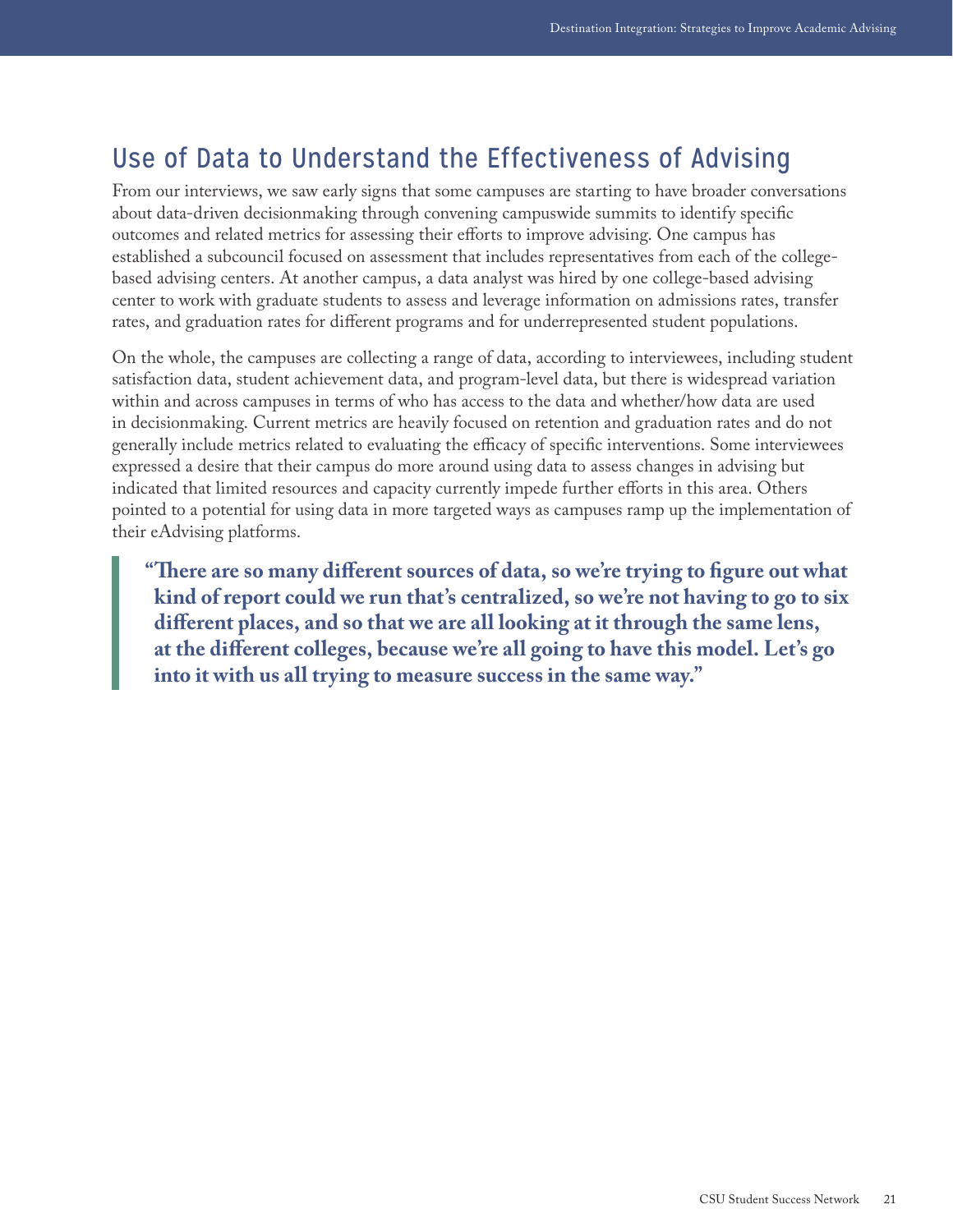# <span id="page-22-0"></span>**Conclusions**

Consistent with national trends and the goals of GI2025, many CSU campuses are implementing multi-pronged strategies to improve academic advising as a means of increasing student progress and graduation rates. Our interviews with administrators at five campuses indicate that these campuses are committed to maintaining decentralized advising structures that preserve departmental autonomy and some variation in advising approaches. At the same time, they are pursuing five broad strategies to coordinate advising services more effectively within a limited resource environment and to better integrate academic advising with other services to support student success. Strategies to better integrate GE and major advising appear to be more developed on these campuses—in part through a shift toward college-based advising centers and more reliance on professional advisors—while efforts to integrate advising with other services to provide a more holistic and cohesive experience for students are more nascent and aspirational.

Most of the campus strategies are in the early stages of implementation, and data and information to evaluate their impact are not available. The administrators we interviewed, however, said that these efforts have the potential to revise the relationships across units that have not had a strong history of effective collaboration and to improve relationships between faculty and professional advising staff. They also said that the strategies, and particularly the use of eAdvising tools, have the potential to help the campuses better target limited advising resources.

Some common challenges that the campuses face across the five strategies include the management of change within large, traditionally siloed bureaucracies and making changes that affect the faculty role or the faculty's level of engagement in advising. Other challenges across the strategies include "initiative fatigue" and the need to integrate efforts to improve advising into other reforms occurring across the CSU system. For example, interviewees reported that GI2025, the California Promise, and Executive Orders 1100 and 1110 have all increased pressure on the advising function at their campuses to help students better navigate through to timely graduation.<sup>20[,21](#page-29-6)</sup>

Even in the face of these challenges, interviewees described positive changes in attitudes about academic advising on their campuses, including greater recognition of the value of professional advisors, appreciation for the importance of quality advising to student success, and a growing sense among advisors as being part of an "advising community" on their campus.

**"Now that we have more resources, and now that we're looking at advising, we need to go after a culture change on this campus so that we can support our students…I think there's an understanding that we need to improve advising, but there's some hesitancy to changing what we have always done, and some fear around that. It's a mix of wanting to make things better for students, but it's also a scary place when the microscope is then on each individual advising unit."**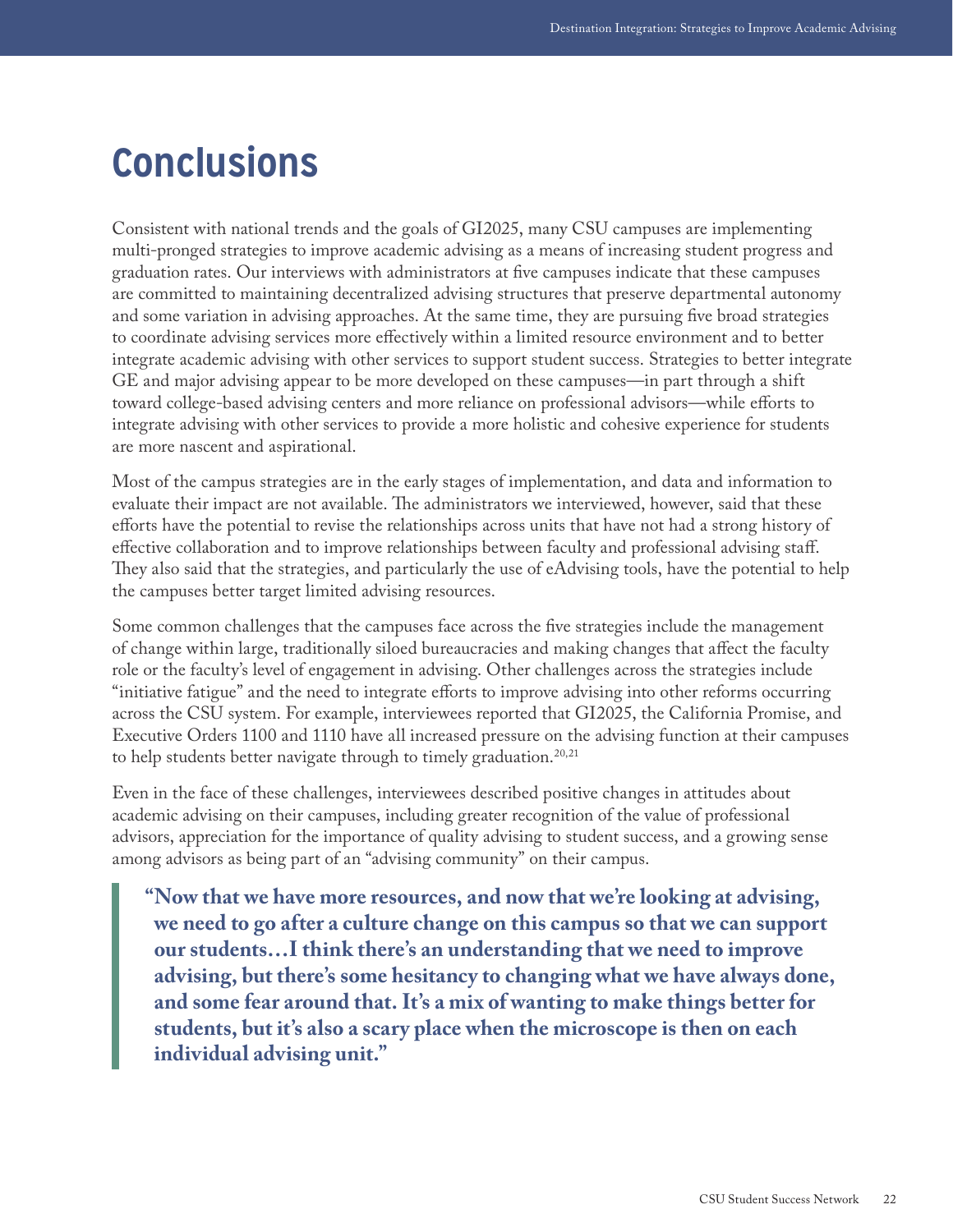Our research to understand efforts to improve academic advising continues on these five CSU campuses. Whereas this research report drew from interviews with administrators, our next study will feature a survey of faculty and professional staff advisors across the five campuses, to understand their perspectives about the ongoing changes to advising structures and processes, and how those changes are affecting their work. We will also conduct focus groups with students to explore their experiences with academic advising in the context of these campuses' efforts to integrate advising services more effectively to support students. A report summarizing the results of the survey and focus groups is planned for spring 2019 and will include several implications drawn from the experiences of the participating campuses. Our purpose in publishing these reports is to inform others who may be seeking to improve academic advising on their campuses, in support of greater student engagement, learning, progress, and completion in the CSU.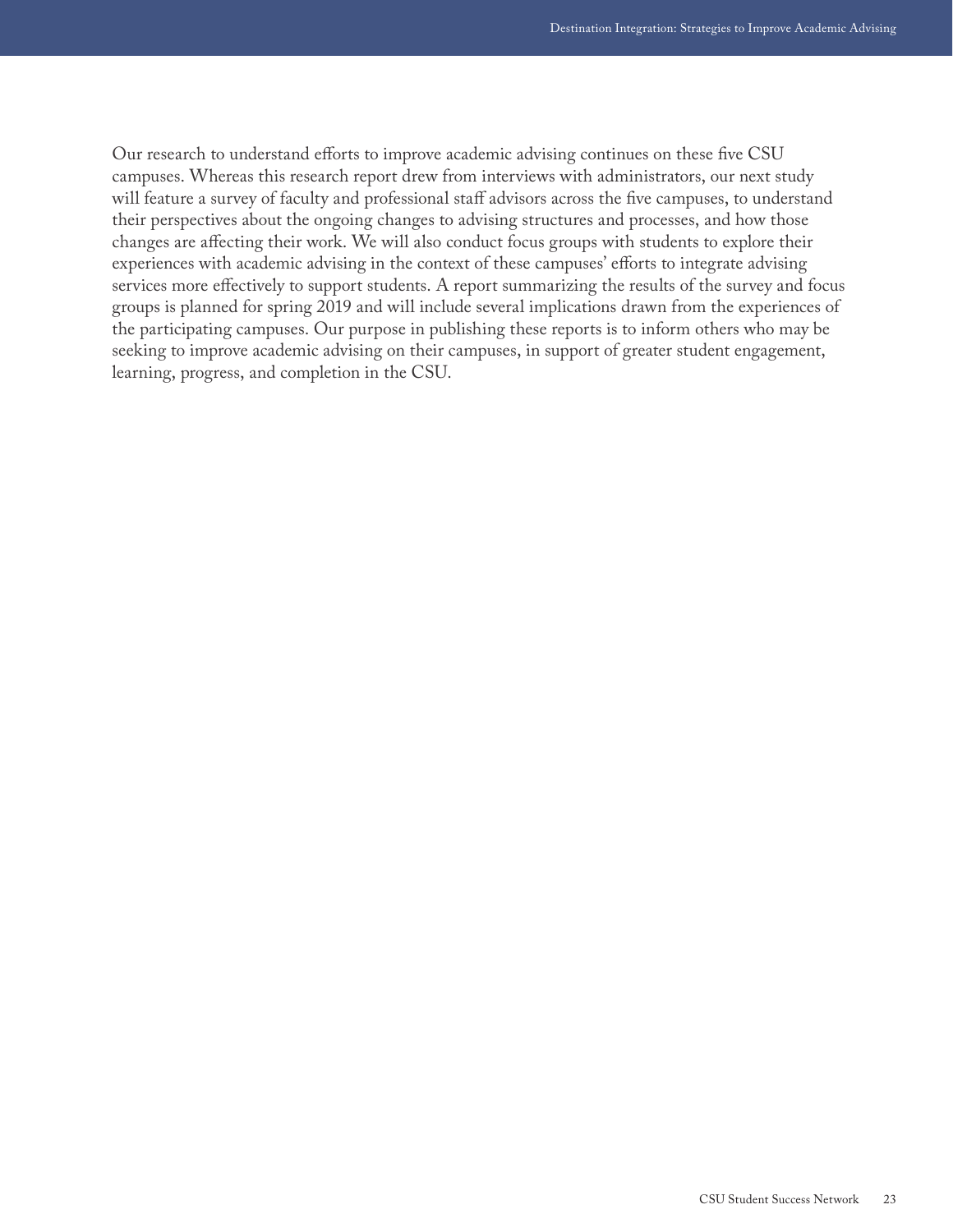## <span id="page-24-0"></span>**Appendix A: Research Methods**

**Review of Literature and Documents.** We reviewed sources pertaining to national trends in advising, such as the website and reports of the National Academic Advising Association (NACADA), as well as research on advising practices at broad-access higher education institutions. We reviewed information collected during our previous research that summarized efforts to improve student success across the CSU as a means of identifying campuses appropriate for a study of efforts to improve academic advising.[22](#page-29-7) That earlier research was largely based on the draft versions of Student Success Plans submitted by each CSU campus as part of Graduation Initiative 2025, along with campus strategic plans, accreditation documents, and other campus planning documents. We used the information gathered through these reviews to develop an interview protocol for advising administrators (see Appendix B: Interview Protocol).

**Interviews.** We contacted 10 CSU campuses with diverse characteristics by enrollment size, geographic location, and descriptions of advising reforms, and received approval at five campuses to explore their efforts to improve academic advising. We offered anonymity to participating campuses and individuals in order to encourage candid discussions, so we do not identify the campuses in this report. During the summer of 2018, we conducted a total of 36 semistructured interviews with seven or eight administrators with responsibility for advising at each of the five campuses. These interviews explored the major issues campuses are trying to address through their changes to academic advising, the changes they are making to advising structures and processes, the challenges they face in implementing these changes, and interviewees' perceptions about their progress and the effectiveness of their efforts to date. Some quotes have been edited for grammar and clarity.

**Analysis.** We recorded and transcribed the interviews, then coded and analyzed the transcriptions to identify major themes. The themes presented in this report , related to strategies to improve academic advising and the benefits and challenges campuses are encountering in their efforts, represent issues described by multiple administrators across the campuses (i.e., we do not include issues mentioned at only one or two campuses, or by only a few interviewees). Our offer of confidentiality to the campuses prevented us from showcasing specific practices, so we provide generalized descriptions of similar efforts aimed at addressing common goals and challenges, which may be scalable across other campuses in the CSU.

**Limitations.** There are several limitations to our approach. First, our selection of campuses to consider for inclusion in the study was based on a high-level review of campus planning documents, which reflected what campus leaders chose to highlight, so we likely did not consider some campuses that may be undergoing similar efforts. Second, the subset of campuses that agreed to participate may not reflect the efforts and experiences at other campuses engaged in efforts to improve academic advising. Finally, our methods did not include collecting data on the success of specific strategies to improve academic advising, as such data are not readily available. Therefore, our findings concerning the impact of campus efforts to improve advising are limited to the perceptions of interviewees and are not based on direct evidence.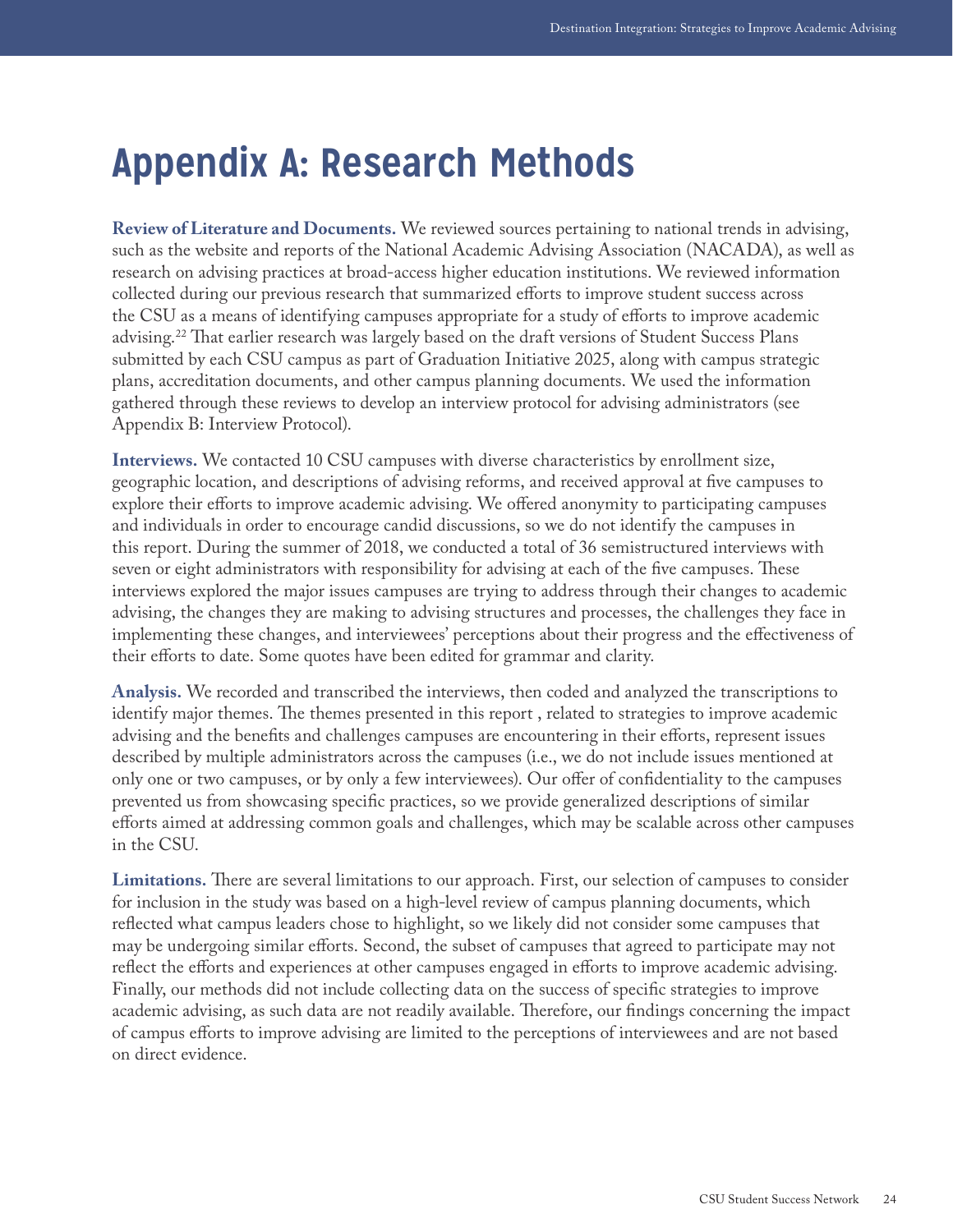# <span id="page-25-0"></span>**Appendix B: Interview Protocol**

**Researcher:** Thanks so much for making time for today's conversation. We have blocked 60 minutes. Are you still available to talk until [end of meeting]?

### [Introduce self]

Before we jump in, I want to provide a bit of background on the Education Insights Center (EdInsights) and then provide some context on the project.

- EdInsights is an applied policy research center at Sacramento State that works to support postsecondary readiness and success for traditionally underserved students through applied research, evaluation services, and capacity-building efforts within and across K-12 and public postsecondary education systems.
- One of our projects involves coordinating the CSU Student Success Network, an independent community of practice for faculty, staff, and administrators to collaborate within and across campuses.
- Conducting research on issues related to student success in the CSU is one of the activities of the Network, and we are currently engaged in a study to learn about efforts to improve academic advising across the system.
- We have reviewed documentation about efforts to improve advising across the CSU system and have selected five campuses for further study, including [name of campus].
- Ultimately, we hope that this project helps inform faculty, staff, and administrators across the CSU system about the progress and impact of efforts to improve advising and helps them identify opportunities to collaborate and learn from their colleagues.
- Your responses today will help us build our understanding of efforts to improve academic advising in the CSU. We want you to know that we will not be identifying the campuses that are included in the study, and we will not include your name in any public reports or attribute any comment directly to you.

Let me pause there and see if you have any questions.

#### [Pause for questions]

Is it alright with you if we record today's conversation? As a reminder, no responses will be attributable directly to you.

[Affirm consent and START RECORDING]

1. Advising can mean different things to different people. To begin, can you tell me about your role on campus as it relates to academic advising? How would you describe your definition of or approach to advising?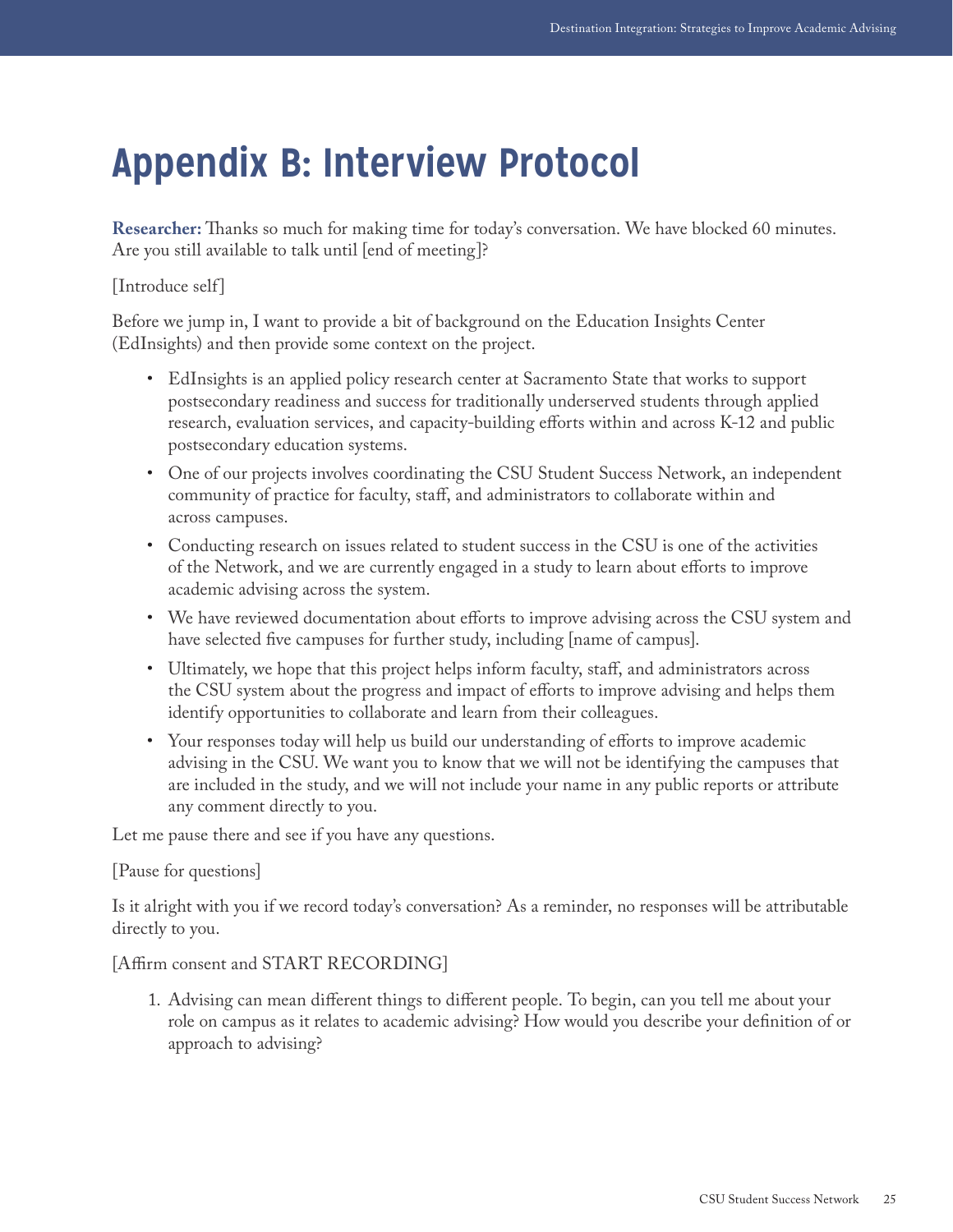- 2. How would you describe your campus's current approach to academic advising, in terms of both philosophy and structure?
	- a. *Probe:* What differences, if any, do you experience between your individual approach, your unit's approach, and/or your campus's overall approach?
- 3. What do you see as the major advising challenges facing your campus? (Prompts: coordination across functions, use of data, use of technology, staffing and resources, ability to scale improvements, training and professional development, etc.)
- 4. Let's focus on the various efforts your campus is currently undertaking to improve academic advising. How would you characterize your campus's approach to improving advising overall? We are interested in learning about any or all of the following:
	- a. structures (changes to how advising is organized);
	- b. processes (changes to expected behaviors and outcomes);
	- c. and attitudes (how the norms around advising are being re-envisioned).

Probes/Possible areas to explore/discuss:

- a. improvements to coordination of advising (e.g., changes to oversight, organizational structures, reporting lines, or establishment of new coordinating committees);
- b. new approaches for using data and technology (e.g., adoption of new technology platforms, new strategies for using student data to support student success);
- c. investments to hire additional advising staff;
- d. changes to the respective roles and responsibilities of faculty and staff advisors;
- e. additional training, cross-training or professional development for staff and/or faculty;
- f. developing new advising policies or practices (e.g., assigning students a regular advisor or requiring advising at certain junctures);
- g. changes to the timing, content, or desired outcomes of advising sessions;
- h. changes to the way advisors keep, use, and/or share case notes;
- i. use of and follow-up interventions related to early alerts; and
- j. creating more student-centered times or locations for accessing services.
- 5. Please describe the current status of the changes you've just described.
	- a. *Probe:* How far along are they?
	- b. *Probe:* What is the scope or scale of the improvement efforts? Do they affect the whole campus or just parts of the campus?
	- c. *Probe:* How effective do you think these efforts have been or will be in addressing the challenges you have identified?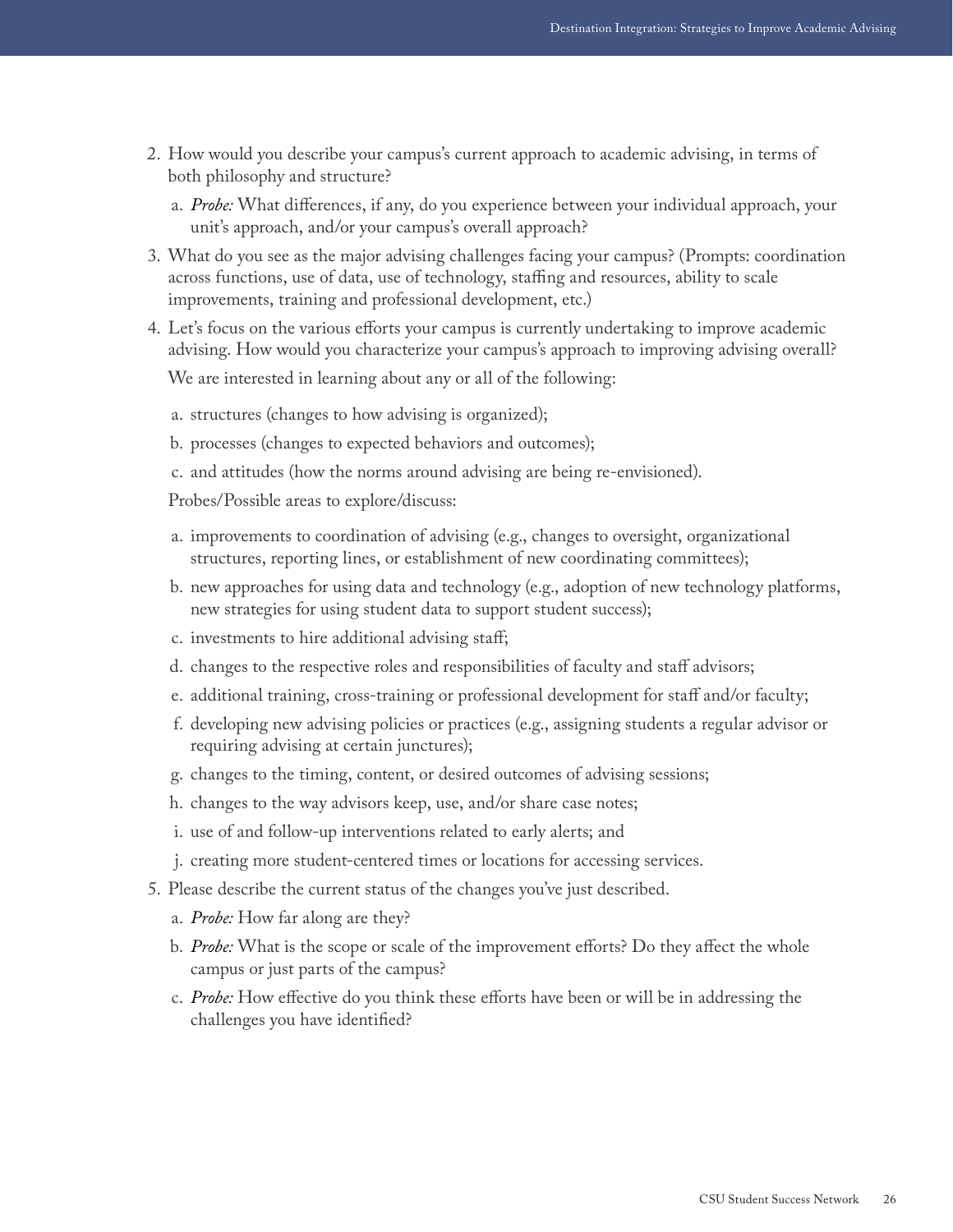- 6. Please tell me more about the campus context and history to date of any implementation of advising-related technology at your campus.
	- a. *Probe:* What technology platform(s) is your campus using?
	- b. *Probe:* What process led to the decision to adopt that platform? What problem(s) were you trying to solve? What did you hope to gain from the adoption?
	- c. *Probe:* Who was the primary decisionmaker? Who/what informed their decision?
	- d. *Probe:* Who has primary oversight of implementation? What type of governance structure have you put in place to oversee the implementation?
	- e. *Probe:* When did you launch the implementation of the platform? How far along are you in the process? What are your next steps?
	- f. *Probe:* What do you see as the advantages and limitations of the advising technology tools you are using?
- 7. To what extent has student equity been a focus of your efforts to improve academic advising? Are there any specific actions that your campus has taken to address equity concerns?
	- a. *Probe:* How effective have your efforts to address equity been and do you anticipate them to be?
	- b. *Probe:* Are there any specific strategies that you think are or will be more or less effective in addressing equity issues?
- 8. To what extent are you using data to assess the effectiveness of your changes to advising (as opposed to integrating data into the advising process itself)?
	- a. *Probe:* What types of data are you collecting (e.g., student satisfaction data, student achievement data, program-level data, advisor job performance data, etc.)?
	- b. *Probe:* How are you using the data in decisionmaking?
	- c. *Probe:* Who has access to the data? Who is charged with reviewing the data?
	- d. *Probe:* Have you identified specific goals or outcomes for your advising improvements, and how are you tracking progress on those goals?
- 9. Thinking about your overall efforts to improve academic advising to date, what accomplishment are you most proud of?
- 10. Again thinking about your overall efforts to improve advising to date, what is the biggest challenge you have encountered?
- 11. What is the most important thing you have learned from your experience to date?
- 12. If you could wave a magic wand and change one thing about how you are implementing changes to advising to better meet your goals, what would it be?
- 13. As part of our research, we will be administering a survey of staff and faculty advisors on your campus in fall 2018. What kinds of things would be useful for you to learn from such a survey?
- 14. We will also be conducting focus groups with students on your campus in fall 2018. What kinds of things would be useful for you to learn from such focus groups?
- 15. Is there anything else you'd like to tell me that we haven't already covered?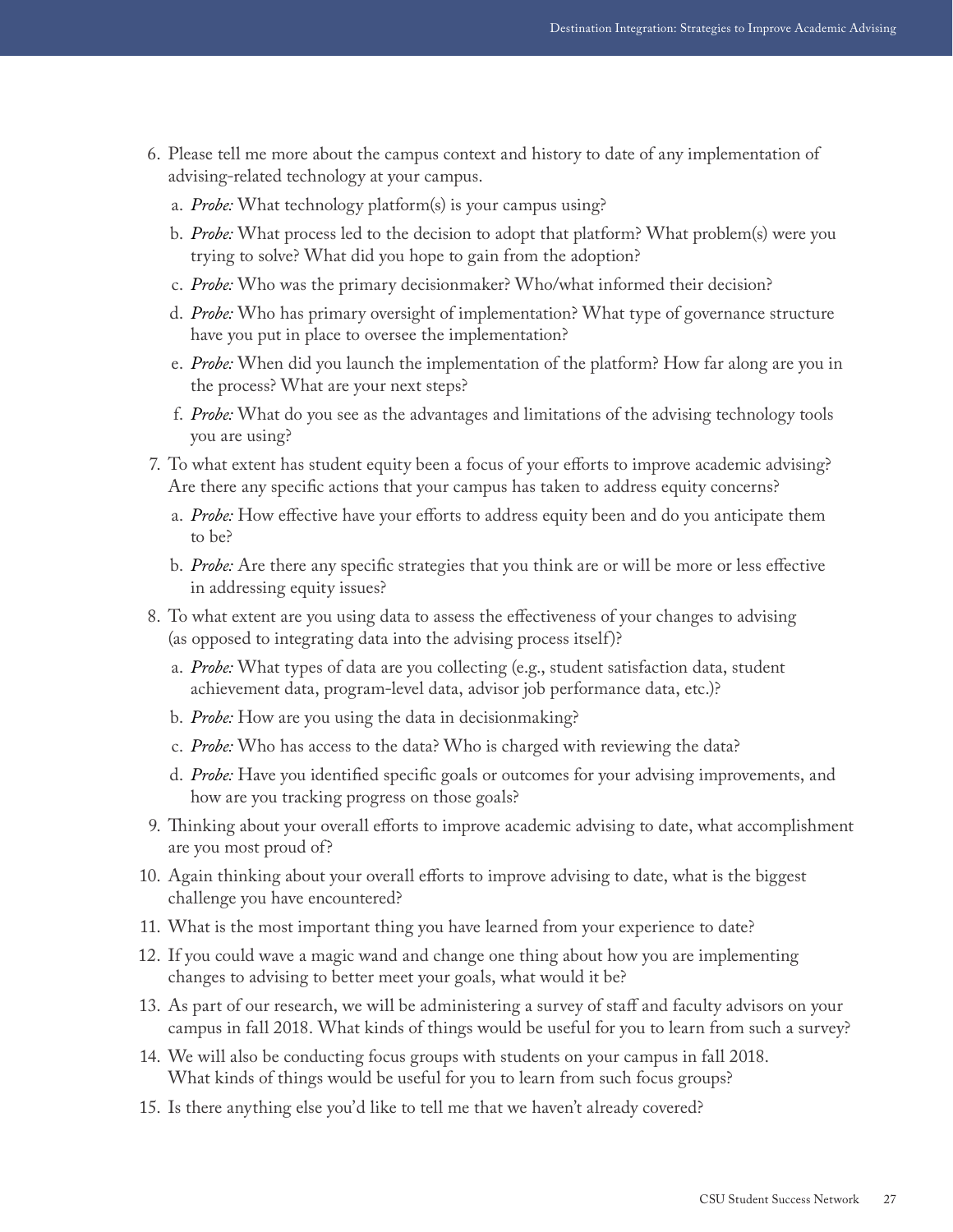## <span id="page-28-0"></span>**Endnotes**

- <span id="page-28-1"></span>1 Moore, C., Schrager, C., & Bracco, K. R. (2017). *From scatterplot to roadmap: New efforts to improve student success in the California State University.* Sacramento, CA: Education Insights Center, California State University, Sacramento.
- <span id="page-28-2"></span>2 The CSU Student Success Network, established in 2016, brings together faculty, staff, and administrators from throughout the CSU system to connect and improve on progress for students. The Network is facilitated by EdInsights. For more information, see the Network website at [http://csunetwork.edinsightscenter.org.](http://csunetwork.edinsightscenter.org)
- <span id="page-28-8"></span>3 Moore et al., 2017.
- <span id="page-28-3"></span>4 Capaldi, E., Lombardi, J., & Yellen, V. (2006). Improving graduation rates. *Change*, July-August, 44-50; Kim, J. & Feldman, L. (2011). Managing academic advising services quality: Understanding and meeting needs and expectations of different student segments. *Marketing Management Journal*, *27*(1), 222-238; Kolenovic, Z., Linderman, D., & Karp, M. M. (2013). Improving student outcomes via comprehensive supports: Three-year outcomes from CUNY's Accelerated Study in Associate Programs (ASAP). *Community College Review*, *41*(4) 271-29; Young-Jones, A., Burt, T. D., Dixon, S., & Hawthorne, M. (2013). Academic advising: Does it really impact student success? *Quality Assurance in Education*, *21*(1), 7-19; Walters, L., & Seyedian, M. (2016). Improving academic advising using quality function deployment. *College Student Journal*, *50*(2), 253-267.
- <span id="page-28-4"></span>5 Tyton Partners (2017). *Driving toward a degree 2017: The evolution of academic advising in higher education*. Boston, MA: Tyton Partners.
- <span id="page-28-5"></span>6 Crookston, B. B. (1972). A developmental view of academic advising as teaching. *Journal of College Student Personnel*, *13*(1), 12-17; Grites, T. J. (2015). Developmental academic advising: A 40-year context. *NACADA Journal*, *33*(1), 5-15.
- <span id="page-28-6"></span>7 Schreiner, L. A., & Anderson, E. C. (2005). Strengths-based advising: A new lens for higher education. *NACADA Journal*, *25*(2), 20-29.
- <span id="page-28-7"></span>8 Swecker, H. K., Fifolt, M., & Searby, L. (2013). Academic advising and first-generation college students: A quantitative study on student retention. *NACADA Journal*, *33*(1), 46-53.
- <span id="page-28-9"></span>9 Anft, M. (2018, July 1). Student needs have changed. Advising must change, too. *The Chronicle of Higher Education*. Retrieved from [https://](https://www.chronicle.com/article/Student-Needs-Have-Changed/243797) [www.chronicle.com/article/Student-Needs-Have-Changed/243797](https://www.chronicle.com/article/Student-Needs-Have-Changed/243797).
- <span id="page-28-10"></span>10 Gordon, V. N. & Habley, W. R. (2000). *Academic advising: A comprehensive handbook* (1st ed.). San Francisco, CA: Jossey-Bass; Cook, S. (2009). Important events in the development of academic advising in the United States. *NACADA Journal*, *29*(2), 18-40.
- <span id="page-28-11"></span>11 Aiken-Wisniewski, S. A. (2015). A preliminary report of advisor perceptions of advising and of a profession. *NACADA Journal*, *35*(2), 60- 70; Habley, W. R. (2009). Academic advising as a field of inquiry. *NACADA Journal*, *29*(2), 76-83.
- <span id="page-28-12"></span>12 Pardee, C. F. (2004). *Organizational models for advising*. NACADA Clearinghouse. Retrieved from [https://www.nacada.ksu.edu/](https://www.nacada.ksu.edu/Resources/Clearinghouse/View-Articles/Organizational-Models-for-Advising.aspx) [Resources/Clearinghouse/View-Articles/Organizational-Models-for-Advising.aspx](https://www.nacada.ksu.edu/Resources/Clearinghouse/View-Articles/Organizational-Models-for-Advising.aspx).
- <span id="page-28-13"></span>13 White, E. (2015). Academic advising in higher education: A place at the core. *The Journal of General Education*, *64*(4), 263-277.
- <span id="page-28-14"></span>14 Noaman, A. & Ahmed, F. (2015). A new framework for e academic advising. *Procedia Computer Science*, *65*, 358-367. Retrieved from: <https://www.sciencedirect.com/science/article/pii/S1877050915029270>; Kalamkarian, H. S., Boynton, M., & Lopez, A.G. (2018). *Redesigning advising with the help of technology: Early experiences of three institutions*. New York: Columbia University, Teachers College, Community College Research Center. Retrieved from: [https://ccrc.tc.columbia.edu/media/k2/attachments/redesigning-advising](https://ccrc.tc.columbia.edu/media/k2/attachments/redesigning-advising-technology-three-institutions.pdf)[technology-three-institutions.pdf.](https://ccrc.tc.columbia.edu/media/k2/attachments/redesigning-advising-technology-three-institutions.pdf)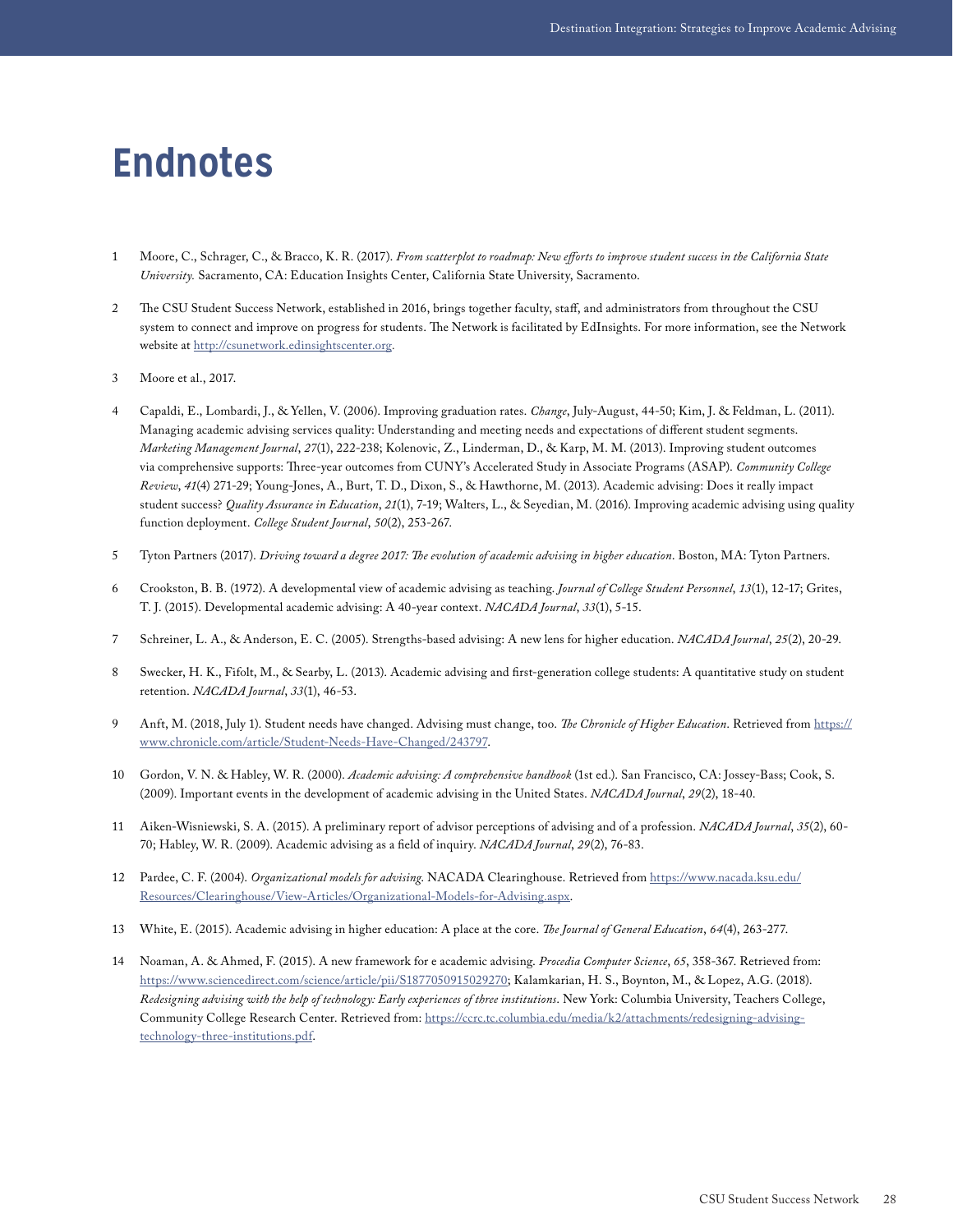- <span id="page-29-0"></span>15 Mu, L., & Fosnacht, K. (2016, April). *Effective advising: How academic advising influences student learning outcomes in different institutional contexts*. Paper presented at the meeting of the American Educational Research Association, Washington, DC; LaRocca, C. K. (2017). Academic advising and student persistence: Understanding the role of academic advising and connection to student persistence. In R. Cintron, J. Samuel, & J. Hinson (Eds.), *Accelerated Opportunity Education Models and Practices* (pp. 51-73). Hershey, PA: IGI Global; Metzer, B. S. (1989). Perceived quality of academic advising: The effect on freshman attrition. *American Educational Research Journal*, *26*(3), 422-442.
- <span id="page-29-1"></span>16 Kalamkarian, H. S., Karp, M. M., & Ganga, E. (2017a). *What we know about technology-mediated advising reform*. New York, NY: Columbia University, Teachers College, Community College Research Center; Kalamkarian, H. S., Karp, M. M., & Ganga, E. (2017b). *Creating the conditions for advising redesign*. New York: Columbia University, Teachers College, Community College Research Center.
- <span id="page-29-2"></span>17 Kolenovic, et al., 2013; Kot, F. C. (2014). The impact of centralized advising on first-year academic performance and second-year enrollment behavior. *Research in Higher Education*, *55*, 527-563.
- <span id="page-29-3"></span>18 See *CSU Chancellor's Office Guidance on GI2025 Plans* in Moore et al., 2017, p. 13.
- <span id="page-29-4"></span>19 "Assigned time" refers to non-teaching assignments, funded internally or externally, that release a faculty member from some portion of the teaching load they would otherwise be expected to carry.
- <span id="page-29-5"></span>20 The California Promise encourages the establishment of "pledge" programs at CSU campuses to facilitate graduation within four years for entering freshmen or two years for community college transfers (see [https://www2.calstate.edu/apply/freshman/getting\\_into\\_the\\_csu/Pages/the-california](https://www2.calstate.edu/apply/freshman/getting_into_the_csu/Pages/the-california-promise-program.aspx)[promise-program.aspx](https://www2.calstate.edu/apply/freshman/getting_into_the_csu/Pages/the-california-promise-program.aspx)).
- <span id="page-29-6"></span>21 Executive Orders 1100 and 1110 require changes to assessment and course placement processes to facilitate students' enrollment in and completion of college-level written communication and quantitative reasoning courses (see [https://www2.calstate.edu/csu-system/why-the-csu-matters/](https://www2.calstate.edu/csu-system/why-the-csu-matters/graduation-initiative-2025/academic-preparation/Pages/eo-1100-and-1110-policy-changes.aspx) [graduation-initiative-2025/academic-preparation/Pages/eo-1100-and-1110-policy-changes.aspx](https://www2.calstate.edu/csu-system/why-the-csu-matters/graduation-initiative-2025/academic-preparation/Pages/eo-1100-and-1110-policy-changes.aspx)).
- <span id="page-29-7"></span>22 Moore et al., 2017.